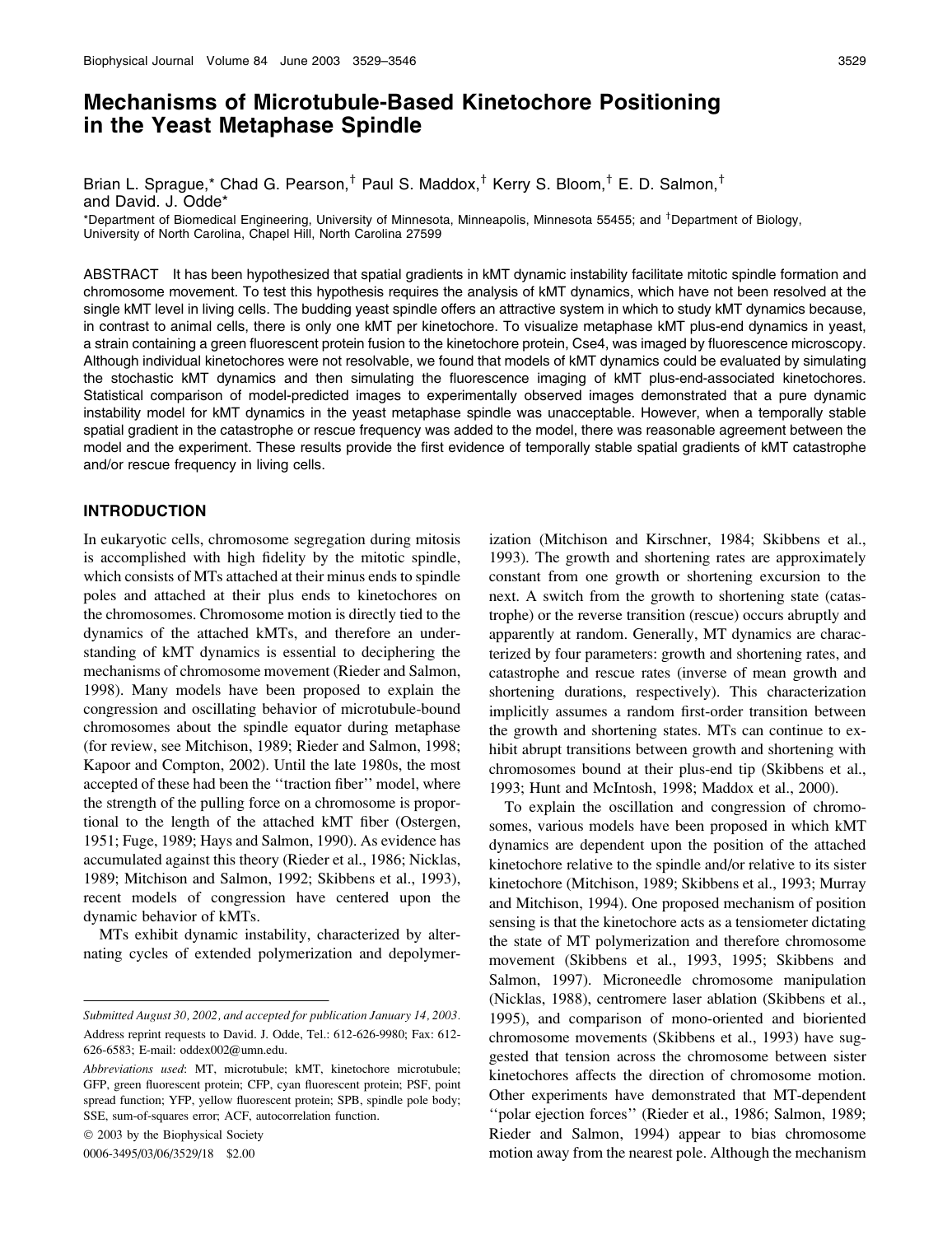of this phenomenon is still not well understood, steric interaction and motor localization along chromosome arms have both been hypothesized, and recent experiments have begun to reveal molecules that are involved (Antonio et al., 2000; Funabiki and Murray, 2000; Levesque and Compton, 2001). Another mechanism by which kMT dynamics could be regulated based on chromosome position relative to the spindle is via a concentration gradient of signaling molecules (Mitchison, 1989). This might include microtubule-associated proteins, MT destabilizers, tubulin itself, or any molecule that influences kMT dynamics. Although it is not obvious how such a mechanism by itself would accomplish congression in animal spindles, where sister kinetochores are separated by less than a few micrometers whereas the poleto-pole spindle length is many tens of micrometers (Rieder and Salmon, 1994), it is possible that chemical gradients could mediate metaphase alignment in concert with other mechanisms.

Whereas the complexity of most eukaryotic mitotic spindles obscures the relationship between MT dynamics and the movement of the attached chromosome, the budding yeast Saccharomyces cerevisiae offers a simpler model system that may reveal certain conserved features. Electron microscopy has shown that the yeast mitotic spindle contains 16 kMTs anchored at each pole that apparently bind to the 16 chromosomes (Winey et al., 1995; O'Toole et al., 1999). With only one kMT per kinetochore, chromosome motion is directly coupled to single kMT length fluctuations, a phenomenon that has been directly observed only in vitro (Hunt and McIntosh, 1998). Although electron microscopy has provided information about the structure of the mitotic spindle, live cell imaging via light microscopy is required to gather temporal information concerning MT length fluctuations and chromosome positions. However, the small size of the yeast nucleus (1500 nm diameter) makes direct visualization of individual kMT dynamics very challenging. Recent advances in fluorescence imaging techniques have enabled the visualization of spindle poles, chromosomes, microtubules, and kinetochores in living yeast cells (Straight et al., 1997; Goshima and Yanagida, 2000; He et al., 2000; Maddox et al., 2000; Tanaka et al., 2000; Pearson et al., 2001). Labeling of centromere proximal markers showed that sister centromeres on a single chromosome oscillated relative to each other (He et al., 2000), and were often separated by distances of up to 800 nm (Goshima and Yanagida, 2000). The oscillation in separation distance found in yeast suggests that the centromere proximal regions of the chromosome are elastic, stretching to accommodate their dynamic kMT attachments. To characterize kMT dynamics on this scale, centromere proximal markers are therefore insufficient, as their distance from the MT attachment site at the kinetochore may fluctuate (Pearson et al., 2001). Fluorescent kinetochore proteins, however, can be used to track kMT plus-end locations (Pearson et al., 2001), assuming that the kinetochore remains attached to the plus-end tip of the kMT, as is observed in other eukaryotic spindles (Rieder, 1981; Wise et al., 1991). Although individual kinetochores cannot be resolved, this technique allows visualization of the kinetochore population and therefore kMT population dynamics. Pearson et al. (2001) found that during metaphase, kinetochores labeled with Cse4-GFP often appeared as two clusters of fluorescence,  $\sim 600$  nm apart, with transient movements between the two clusters.

Here we developed computer simulations to predict kMT tip positions in the spindle based on three models of kMT dynamics during metaphase in yeast: 1), pure dynamic instability, 2), dependence of the rescue frequency on tension between sister kinetochores, and 3), spatial dependence of either the rescue or catastrophe frequency on the position of the kMT tip in the spindle. To evaluate these models requires a direct comparison to experimental observations of kMT tip markers. However, the inability to resolve individual kinetochores experimentally, even by deconvolution, required that an additional component be added to our models: the fluorescence imaging process. We accomplished this by incorporating an experimentally determined three-dimensional point spread function (Agard et al., 1989) with which we convolve the model's predicted fluorescent kinetochore localization to generate a simulated image. We call this approach ''model-convolution,'' a technique inspired by previous efforts to predict microscope images of cellular features (Waterman-Storer and Salmon, 1998; Jiang et al., 1999). The mean spatial distribution of simulated kinetochore fluorescence relative to the spindle poles and ACF of the simulated kymographs were produced for each model of kMT dynamics and directly compared to the same statistics calculated from experimentally obtained images. We found that a pure dynamic instability model was insufficient to reproduce the observed mean spatial distribution of Cse4-GFP fluorescence, whereas models incorporating a spatial gradient in either the catastrophe or rescue frequency relative to the spindle poles could predict both the mean spatial distribution and the temporal dynamics of the Cse4-GFP fluorescence.

# EXPERIMENTAL METHODS

### Fluorescent constructs

Cse4-GFP and Spc29-CFP were used as previously described to label kinetochores and spindle pole bodies, respectively (Pearson et al., 2001). All experiments were done using *S. cerevisiae* strain KBY2012 (MATa trp1-63 leu2-1 ura3-52 his3-200 lys2-801 cse4::HB SPC29-CFP-KAN pKK1). The cells were transfected with the pKK1 plasmid, which contains CSE4 fused to GFP (CSE4-GFP) under its native promoter. Construction of pKK1 was previously described by Chen et al. (2000). This plasmid was introduced into a strain with the endogenous CSE4 gene knocked out, so that all Cse4p was fluorescently labeled. Previously this cell line has been demonstrated to proceed through mitosis normally and to have Cse4p localization similar to other kinetochore proteins (Pearson et al., 2001). SPBs were labeled by fusing CFP to the C-terminus of SPC29. KBY2012 was maintained in YEPD medium (2% glucose, 2% peptone, and 1% yeast extract).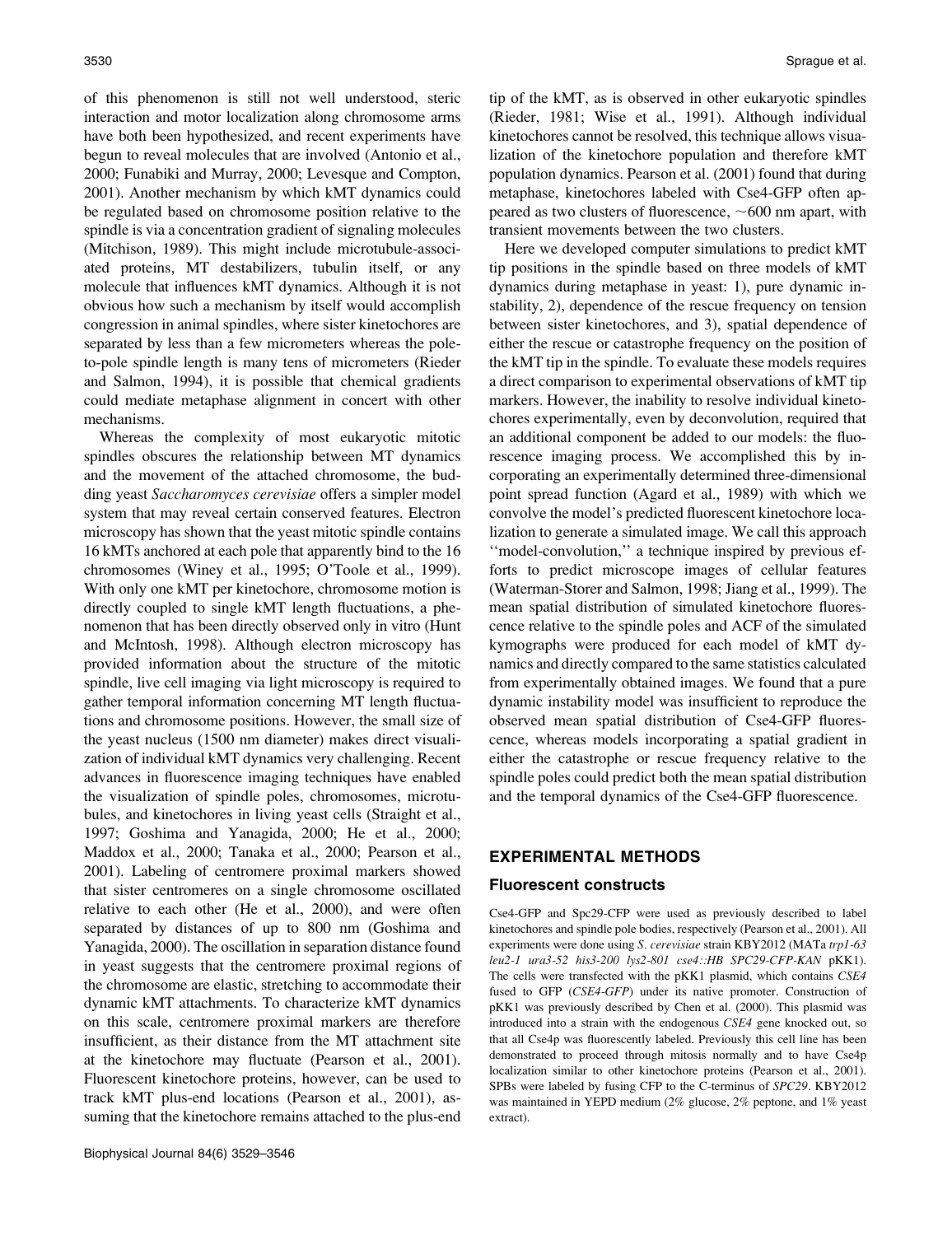### Imaging

The fluorescence imaging techniques and equipment were similar to those previously described (Shaw et al., 1997; Maddox et al., 2000; Pearson et al., 2001). All imaging was done with a Nikon Eclipse TE600FN fixed stage upright microscope using a  $100 \times / 1.4$  NA Plan Apo DIC oil immersion objective and a 100-W mercury arc lamp fluorescent-light source. Images were acquired using Metamorph software (Universal Imaging., West Chester, PA), which controlled a Hamamatsu Photonics (Bridgewater, NJ) Orca II C4742-98 chilled charge-coupled-device camera, a Nikon z axis stepping motor, and a Uniblitz shutter (Vincent Associates, Rochester, NY). Each camera pixel element represented an area 66 nm  $\times$  66 nm in the specimen field. Two-color imaging was performed using the Chroma CFP-YFP narrow pass excitation and emission filters (86002 series; Chroma Technology, Brattleboro, VT) and the FITC filter set (Chroma FITC filters). The CFP signal was imaged using CFP emission and excitation filters, whereas GFP was excited with the YFP excitation filter and imaged with the FITC emission filter. YFP filters were used for GFP excitation to minimize the overlap between CFP and GFP fluorescence, which is significant when using GFP excitation filters (Pearson et al., 2001).

For single snapshot images, metaphase cells were selected based on spindle length ( $\sim$ 1–2  $\mu$ m) and cell morphology (bud greater than <sup>1</sup>/<sub>3</sub> size of mother cell). For each cell, an optical z-series of five images with  $0.75 \mu m$ steps in both the GFP and CFP channels was taken to determine the 3-D position of the spindle pole bodies. Of 101 examined yeast cells, 52 spindles had both poles in the same plane of focus, as judged by the position of the SPBs. These spindles were selected for analysis of their spatial distribution of kinetochore (Cse4-GFP) fluorescence.

Dual color time-lapse movies of single cells were created by recording a single image plane in both the Cse4-GFP and Spc29-CFP channels every 5 s. Kymographs were then created from these movies as described in Pearson et al. (2001). Briefly, a 20-pixel (1320-nm) wide line was drawn through the long axis of the mitotic spindle, and the maximum intensity of the 20 pixels was recorded at each pixel length along the spindle to create a single line characterizing that image. This procedure was repeated for each frame of the dual color movies and each line stacked along the  $x$  axis to show the entire time series as a kymograph.

### PSF determination and background fluorescence measurement

To effectively simulate the microscope imaging system, it was necessary to measure the PSF of the microscope, background fluorescence in cells, and system noise. To determine the PSF, small diameter beads ( $D = 100$  nm, excitation 480 nm, emission 520 nm, Bangs Laboratories, Fishers, IN) were used to approximate a single point source of light (Agard et al., 1989; Hiraoka et al., 1990). The beads were attached to the coverslip using poly-Llysine and then mounted in a 50% glycerol solution with a small amount of n-propyl galate (an antioxidant) to prevent photobleaching. Imaging was done using the YFP excitation filters and FITC emission filters, as used for Cse4-GFP imaging. An optical z-series image stack with axial steps of 100 nm was obtained to create a 3-D image of the single beads, extending 1  $\mu$ m above and below each bead. Stacks of five different beads were averaged to measure the mean decay of fluorescence intensity away from the bead in both the focal plane and direction of the image axis.

Fig. 1 shows the appearance of a bead from focal planes 500 nm below to 500 nm above the bead, in 100 nm steps. With the bead in focus, the intensity decays to half maximum by  $\sim$ 150 nm in the radial direction. As the level of defocus is adjusted in the z direction, the maximum intensity decays to half maximum by  $\sim$ 300 nm above and below the focal plane, although there is a slight asymmetry to the profile. The slight asymmetry in both the radial and image axis direction indicates small aberrations in the microscope lens (Hiraoka et al., 1990).

Background fluorescence was estimated from the microscope images of the Cse4-GFP/Spc29-CFP cells. In both the GFP and CFP channels, the



FIGURE 1 PSF determination. The PSF of the microscope system used for acquiring the experimental Cse4-GFP images was determined by imaging 100-nm diameter fluorescently labeled beads at varying levels of defocus in the z direction (indicated in nanometers in upper right hand *corner* of images). Bar = 1000 nm, 1 pixel = 66 nm. The PSF was then applied to the simulated distribution of Cse4-GFP fluorescence to generate a simulated fluorescence image.

mean fluorescence was measured in a 5 pixel  $\times$  5 pixel (330 nm  $\times$  330 nm) region in 10 cells, away from the bright SPB and kinetochore spots. The background noise in the cell was measured from these images by calculating the standard deviation of fluorescence in these areas.

### SIMULATION METHODS

A computer program was written using MATLAB (Version 6.0, The MathWorks, Natick, MA) to predict the fluorescence distribution of labeled kinetochores in the spindle, based on various models of kMT dynamics. The simulation involved two distinct processes: 1), simulating the position of the kMTs and kinetochores, and 2), simulating the formation of a fluorescence image of these kinetochores by a light microscope.

### Simulation of microtubule dynamics

A Monte Carlo technique was used to simulate the length life histories of individual kMTs undergoing dynamic instability. It was assumed that each kMT was always in one of two states: growth or shortening. Switching between states was assumed to occur via a catastrophe (growth to shortening) or rescue (shortening to growth) event. kMT positions were tracked using a three-dimensional matrix representing the  $x$ ,  $y$ , and  $z$  planes. Each element of the matrix corresponded to a volume 30 nm  $\times$  16.5 nm  $\times$  30 nm, corresponding to the transverse axis (y direction), spindle axis (x direction), and optical axis (z direction), respectively (Fig. 2 A). Consistent with electron micrographs of the yeast spindle (Winey et al., 1995), the location (in  $y-z$ space) of the base of each microtubule at a simulated SPB was randomly assigned within a 120 nm radius of the SPB center (Fig. 2 B), at  $x = 0$  and  $x = 1500$  nm. Since electron micrographs and live cell fluorescence also showed few MTs extending off the spindle axis (Winey et al., 1995; Maddox et al., 2000), kMT plus-end tips were only allowed to grow straight out from the SPB. No curving in the y or z directions was allowed; a kMT was only allowed to change its tip position in the  $x$  direction, as it grew or shortened along the axis of the spindle.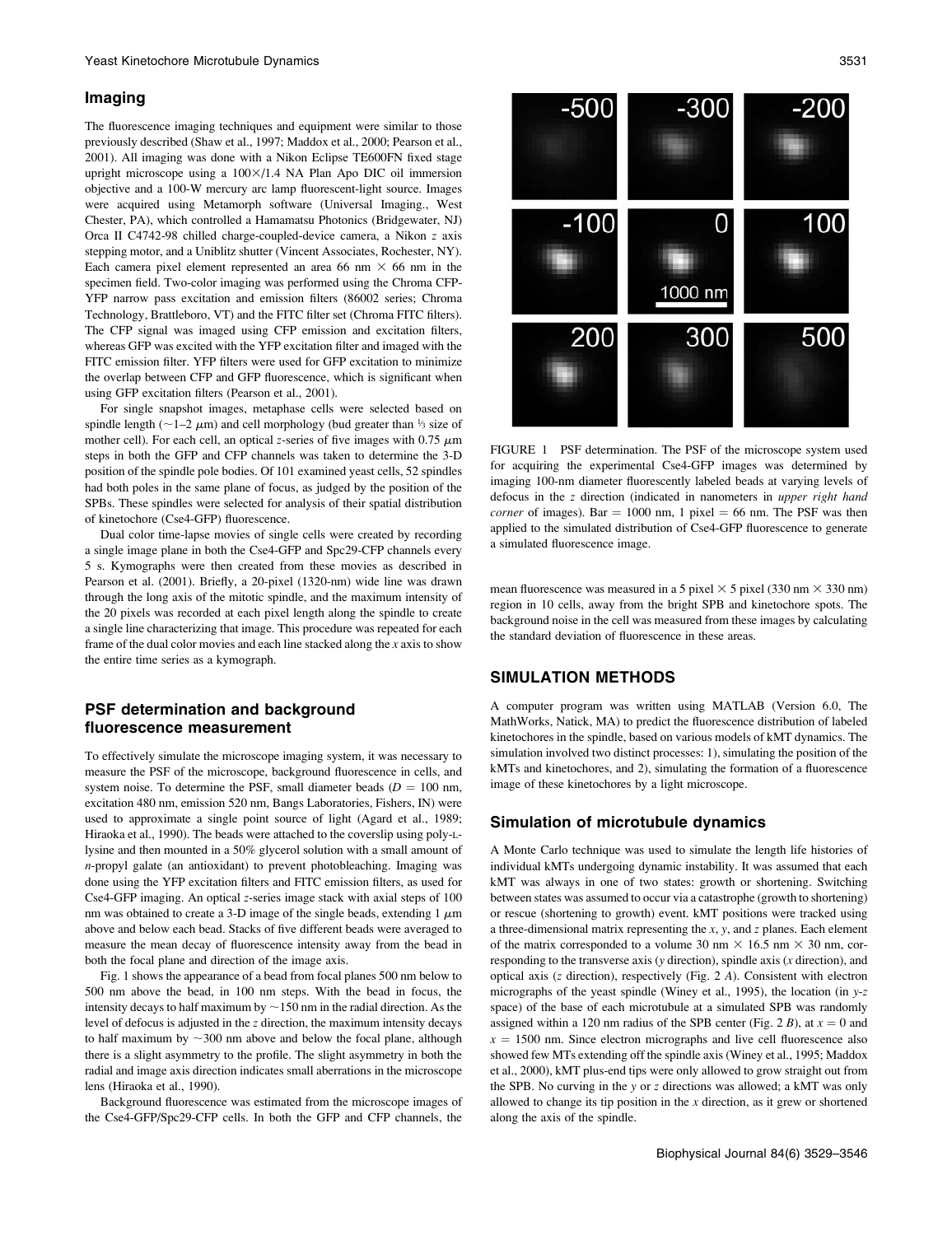

FIGURE 2 Diagram of spindle orientation assumed in computer simulation of kMT dynamics.  $(A)$  kMTs grow in the x direction toward the opposite SPB. The z direction corresponds to the optical axis for imaging. The location of the quarter spindle  $(QS)$  and spindle equator (SE) in the x direction are noted. (B) Cross section of the SPB. At the start of each simulation, kMT minus-end anchor positions at the SPB were chosen randomly within a 240-nm circle at  $x = 0$  and  $x = 1500$  nm. 16 kMTs were nucleated per SPB.

Thirty-two kMTs (16 from each SPB) were simulated to allow all 16 yeast chromosomes a single kMT attachment to each pole. Initially each microtubule was randomly assigned to either the growth or shortening state, and assigned a random initial length (in  $x$  space), chosen from a uniform distribution across the entire length of the spindle. To match the mean experimentally observed spindle length (1520 nm  $\pm$ 230 nm; see Results section), a spindle length of 1500 nm (91 matrix elements) was assumed for all simulated spindles. Since in yeast and in mammalian tissue cells the majority of kMT dynamics appears to take place at the plus-end tip (Cassimeris and Salmon, 1991; Mitchison and Salmon, 1992; Maddox et al., 2000), only plus ends were allowed to exhibit dynamic instability, whereas the minus ends were held fixed at the spindle pole bodies. At time steps of 0.9 s, the position of each microtubule plus-end tip was updated based on the assigned growth and shortening rates  $(V_g, V_s)$ . The probability of catastrophe or rescue occurring during a single time step,  $\tau_{step}$ , was calculated by the equation,

$$
P(\text{switch event}) = 1 - \exp(-k_{\text{switch}}\tau_{\text{step}}), \tag{1}
$$

where  $k_{switch}$  may be either the rescue  $(k_r)$  or catastrophe  $(k_c)$  frequency, depending on the present growth state of the kMT.

Biophysical Journal 84(6) 3529–3546

After each time step, a uniformly distributed random number between 0 and 1 was generated and compared with the computed switching probability (Eq. 1), to determine if a kMT underwent a transition event. If the random number was less than  $P$ (switch event), the switch event was executed. Such a transition was assumed to be instantaneous. Any kMT that completely shortened to its SPB was automatically switched into the growth state, whereas any kMT that grew the entire length of the spindle was automatically switched to the shortening state. It was assumed that each kinetochore remained attached to the tip of its microtubule throughout the duration of the simulation. A warm-up time of 5 min (333 time steps) was provided to allow the kMT length distribution to reach steady state. To ensure that steady state had been reached, the simulation was run for 5 more min before the kinetochore positions were fed into a simulation of the imaging process.

 $V<sub>g</sub>$  and  $V<sub>s</sub>$  were adjustable parameters but treated as constants in each model. The switching frequencies,  $k_c$  and  $k_r$ , were determined at each time step based on the model chosen for kMT dynamics.

### Models for MT dynamics

#### Model 1: pure dynamic instability

Each kMT underwent dynamic instability with constant parameters of dynamic instability  $(V_g, V_s, k_c, k_r)$ . Each parameter was independent of time, position in the spindle, and distance between sister kinetochores.

#### Model 2: tension between sister kinetochores

To investigate the effects of tension between sister kinetochores, we created a model in which the rescue frequency,  $k_r$ , for a kMT at any given time depended on the amount of tension felt between the kMT's kinetochore and its sister kinetochore. Similar to other chromosome models (Joglekar and Hunt, 2002), the tensile force between sister kMTs was modeled as a Hookean spring:

$$
F_{\text{tensile}} = \rho(s - s_{\text{r}}),\tag{2}
$$

where  $s$  is the separation distance in the  $x$  direction between the tips of sister kMTs,  $s_r$  is the rest length between sister kMT tips, and  $\rho$  is the spring constant. Previous experiments demonstrated that fluorescent tags  $\sim$ 1 kb from the centromere on sister chromosomes appear as a single indistinguishable spot of fluorescence in  $ndc10-1$  mutant cells (missing essential kinetochore protein) or normal cells in the presence of nocodazole (Goshima and Yanagida, 2000; He et al., 2000). Given the spatial resolution of the conventional epifluorescence microscope, 250 nm (Kohlwein, 2000), this provides an upper bound on an estimate of the rest length between sister kinetochores. We assumed a value of 200 nm for  $s_r$ .

The following equation was used to calculate the rescue frequency as a function of the tensile force:

$$
k_{\rm r} = k_{\rm r,0} \exp(F),\tag{3}
$$

where  $k_{r,0}$  is the rescue frequency in the absence of any net polar ejection or tensile force, and the force,  $F$ , in this case is  $F_{\text{tensile}}$  (Fig. 3 A). The exponential dependence of a first-order rate constant on force is generally assumed from first principle thermodynamic arguments (Hill, 1987). The exponential shape of the curve allows  $k_r$  to increase with increasing  $F$ , while preventing negative rescue frequencies at low or negative values of F. Since the argument of the exponential must be dimensionless, the units of  $\rho$  are  $\mu$ m<sup>-1</sup>. Failure to specify the units of force is acceptable because the prefactor to the exponential in Eq. 3,  $k_{r,0}$ , is itself an adjustable parameter. Therefore, any arbitrary change in the units of force can be compensated for by a change in the adjustable prefactor to the exponential. The adjustable parameters  $k_c$ ,  $V_g$ , and  $V_s$  were treated as constants.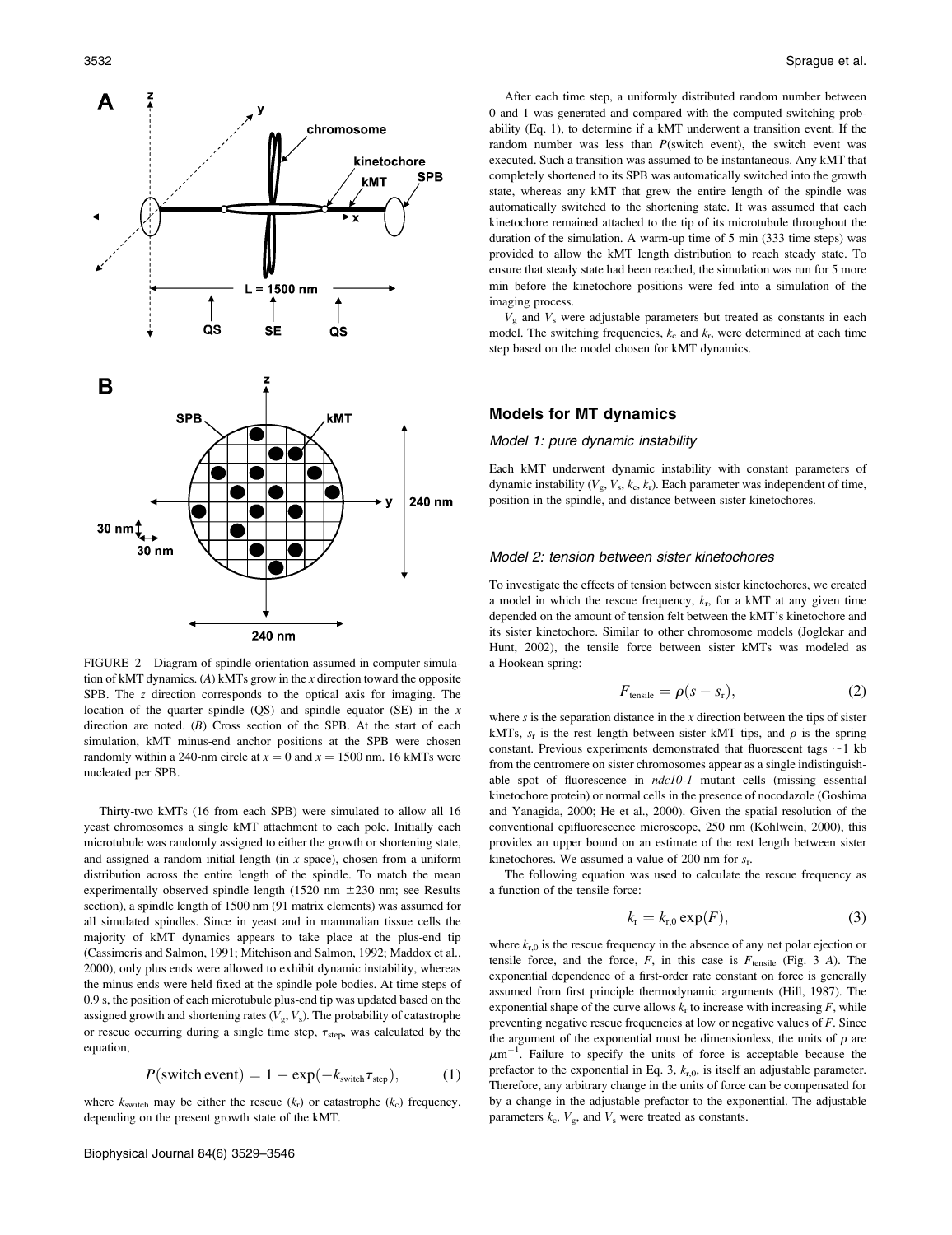

FIGURE 3 Functional dependence of switching frequencies in models 2 and 3. (A) Model 2: Tension between sister kinetochores. Rescue frequency is plotted as a function of the separation distance between the tips of sister kMTs (see Eqs. 2 and 3;  $k_{r,0} = 0.25 \text{ min}^{-1}$ ,  $\rho$  indicated in  $\mu \text{m}^{-1}$ ). As the separation distance increases, the magnitude of the tensile force becomes greater, leading to a larger rescue frequency.  $(B)$  Model 3  $a$ : Polar ejection force model. The rescue frequency for a kMT anchored at  $x/L = 0$  is plotted as a function of the normalized kMT plus end tip position in the spindle according to Eqs. 3 and 4  $(k_{r,0} = 2.0 \text{ min}^{-1}, \varepsilon \text{ indicated in units of } \mu \text{m}^{-2})$ . As  $\varepsilon$  increases, the magnitude of the polar ejection force becomes larger, increasing the effect on  $k_r$ . The net ejection force is always zero at the spindle equator  $(x/L = 0.5)$ , where the forces from the opposing SPBs balance each other. (C) Model 3 b: Chemical gradient model. The catastrophe frequency is plotted as a function of the normalized kMT plus-end tip position in the spindle according to Eq. 12  $(k_{c,0} = 0.25 \text{ min}^{-1}, \beta \text{ indicated in units of min}^{-1} c_B^{-1}]$ .  $c_B$  is defined as a function of position by Eqs. 7 and 10 ( $k = 1$  s<sup>-1</sup> and  $D = 10^{-11}$  m<sup>2</sup>/s]. As  $\beta$ 

Normalized Position in Spindle, x/L

#### Model 3: spatial dependence of dynamic instability

Two models were created to investigate temporally stable spatial gradients in the rescue or catastrophe frequency relative to the spindle: a), a polar ejection force model, and b), a chemical gradient model.

a) Polar ejection force model. The magnitude of the polar ejection force,  $F_{ejection}$ , was modeled as proportional to the square of the distance from the kMT tip to the center of the spindle:

$$
F_{\text{ejection}} = \varepsilon (x - \frac{L}{2})^2, \tag{4}
$$

where  $\varepsilon$  is an adjustable parameter and  $L$  is the pole-to-pole spindle length. This form has been employed in a previous model of the polar ejection force (Joglekar and Hunt, 2002). As in previous models (Salmon, 1989; Rieder and Salmon, 1994; Skibbens and Salmon, 1997; Joglekar and Hunt, 2002), it was assumed that the polar ejection forces are applied at the chromosome arms, particularly the centromeric chromatin, leading to tension at the kinetochore with magnitude  $\mathcal{F}_{\rm ejection}$  .  $\mathcal{F}_{\rm ejection}$  was always directed toward the center of the spindle, and defined as a positive value when directed away from the SPB at which the kMT was anchored. The rescue frequency,  $k_r$ , was then calculated by Eq. 3, with  $F = F_{ejection}$ , yielding a spatial gradient in  $k_r$ (Fig. 3 B). Again, the argument of the exponential must be dimensionless, as argued above in the presentation of the tension between sister kinetochores model. As a result, in the polar ejection force model the units of  $\varepsilon$  are  $\mu$ m<sup>-2</sup>. The adjustable parameters  $k_c$ ,  $V_g$ , and  $V_s$  were treated as constants in this model.

For the case in which both polar ejection forces and tension between sister kinetochores were modeled, the net force at the kinetochore was calculated as:

$$
F_{\text{total}} = F_{\text{tensile}} + F_{\text{ejection}}.\tag{5}
$$

The net force,  $F_{\text{total}}$ , was then used in Eq. 3 to calculate the rescue frequency.

b) Chemical gradient model. To simulate a chemical gradient that might produce kinetochore clustering, we modeled a hypothetical spatially segregated kinase/phosphatase system that regulates a kMT catastrophe promoter. The kinase reaction was modeled as a first-order heterogeneous surface reaction at the SPBs, whereas the phosphatase reaction was modeled as a first-order homogeneous reaction occurring throughout the nucleus. The diffusive transport and interconversion of species  $A$  and  $B$  can be described by the following equations:

$$
\frac{\partial c_{A}}{\partial t} = D \frac{\partial^{2} c_{A}}{\partial x^{2}} - kc_{A},
$$
\n(6)

$$
c_{A} + c_{B} = c_{T}, \qquad (7)
$$

where  $c_A$  is the concentration of the phosphorylated (deactivated) catastrophe promoter,  $c_B$  is the concentration of unphosphorylated (activated) catastrophe promoter,  $c_T$  is the total concentration of both species of catastrophe promoter,  $D$  is the diffusivity of the catastrophe promoter, and  $k$ is the homogenous reaction rate constant. The boundary conditions are:

$$
-D\frac{\partial c_{\mathbf{A}}}{\partial x}\bigg|_{x=0} = k^* c_{\mathbf{B}}(0) \tag{8}
$$

$$
-D\frac{\partial c_{\mathbf{A}}}{\partial x}\bigg|_{\mathbf{x}=\mathbf{L}^*} = 0,\tag{9}
$$

where  $L^* = L/2$  (the half-length of the spindle), and  $k^*$  is the first-order heterogeneous reaction rate constant at the SPB surface. The analytical solution to Eqs. 6–9 at steady state is:

$$
Y = Ae^{-\gamma X} + Be^{\gamma X},\tag{10}
$$

increases, the effective range of catastrophe frequencies in the spindle increases as well.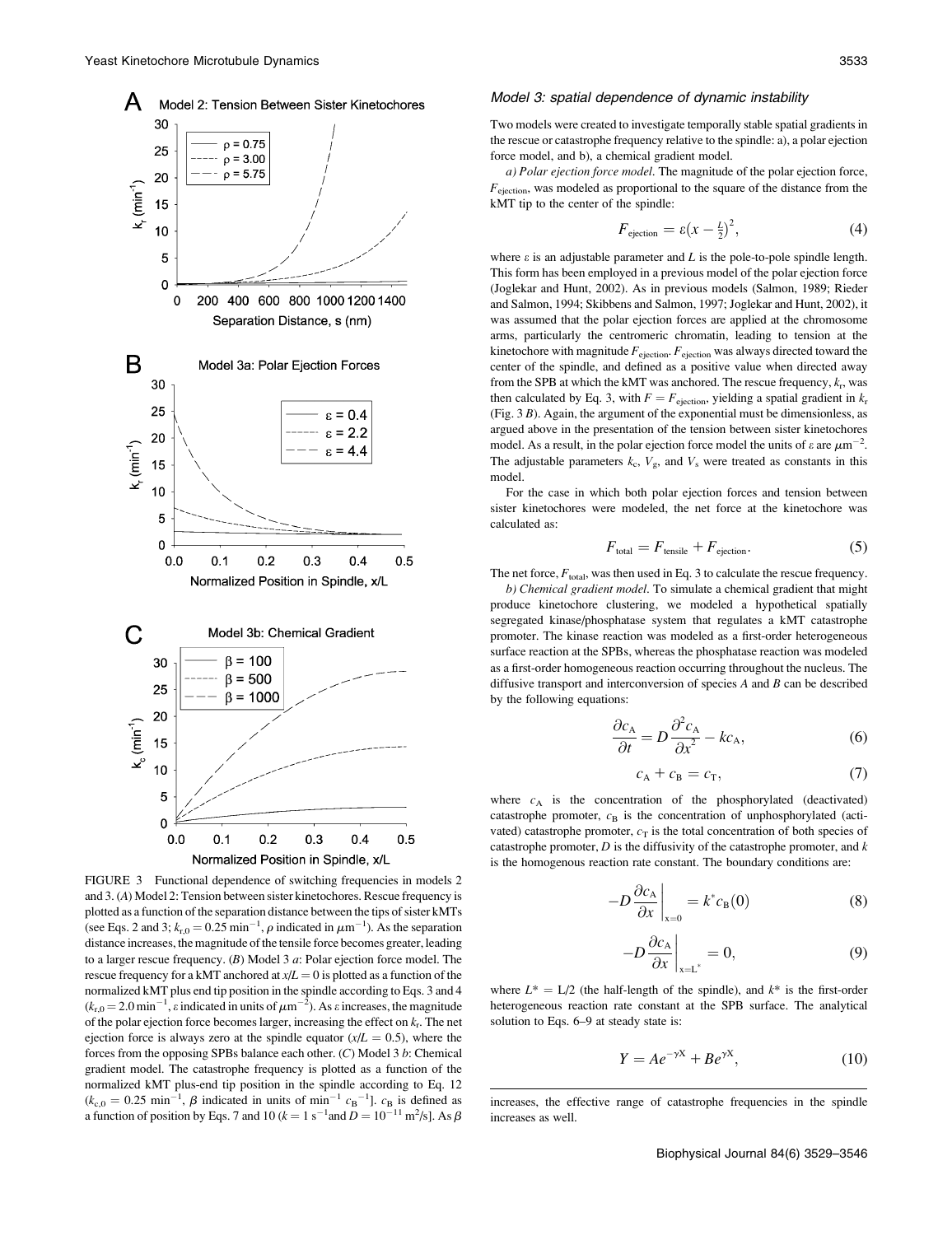where

$$
Y = c_{A}/c_{T} \quad X = x/L^{*} \tag{11a}
$$

$$
A = \gamma^* e^{2\gamma} / [\gamma(e^{2\gamma} - 1) + \gamma^* (1 + e^{2\gamma})]
$$
  
\n
$$
B = \gamma^* / [\gamma(e^{2\gamma} - 1) + \gamma^* (1 + e^{2\gamma})]
$$
\n(11b)

$$
\gamma^* = k^* L^* / D \quad \gamma = (k L^{*2} / D)^{1/2},
$$
\n(11c)

where  $x$  is the distance from the nearest spindle pole. The following values were assigned to produce a stable spatial gradient in  $c_B$  via Eq. 7 and Eq. 10:  $k = 1$  s<sup>-1</sup> and  $D = 10^{-11}$  m<sup>2</sup>/s. These values are similar to those found experimentally for proteins in the cytoplasm (for review, see Brown and Kholodenko, 1999). The specific values chosen are not critical to the model, as a variety of physically plausible parameter combinations can give rise to substantial gradients over the dimensions of the nucleus.

The catastrophe frequency,  $k_c$ , was then related to the concentration of the activated catastrophe promoter,  $c_B$ , in a linear fashion:

$$
k_{\rm c} = k_{\rm c,0} + \beta c_{\rm B},\tag{12}
$$

where  $k_{c,0}$  is the catastrophe frequency in the absence of the catastrophe promoter and  $\beta$  is an adjustable parameter that describes the magnitude of the catastrophe promoter's effect (Fig. 3 C). The free parameter  $k_{c,0}$  was assumed to be  $0.25$  min<sup>-1</sup> in all cases to maximize the size of the gradient while minimizing the maximum catastrophe frequency at the spindle center. This value is consistent with previously measured catastrophe frequencies of cytoplasmic microtubules in yeast (Carminati and Stearns, 1997; Tirnauer et al., 1999; Kosco et al., 2001).

At each time step in the simulation, the concentration of activated catastrophe promoter at each kMT tip was determined based on its distance from the spindle pole bodies so that the effective catastrophe rate constant  $(k_c)$  could then be computed using Eq. 12. The adjustable parameters,  $k_r$ ,  $V_g$ , and  $V<sub>s</sub>$  were treated as constants in this model.

For the case in which the chemical gradient model was combined with the tension between sister kinetochores model, the catastrophe frequency was calculated via Eq. 12 as a function of the catastrophe promoter concentration, whereas the rescue frequency was calculated via Eq. 3 where  $F = F_{\text{tensile}}$ .

### Simulation of the imaging process

It was assumed that each kinetochore remained attached to the tip of its kMT throughout the duration of the simulation. At the conclusion of the simulation  $(\sim10 \text{ min of kMT dynamics})$ , the kinetochore positions were mapped to a matrix with voxels matching the size of those in the microscope images (66 nm  $\times$  66 nm  $\times$  100 nm). To generate a fluorescence image of the simulated kinetochores, this kinetochore position matrix was convolved with the experimentally determined three-dimensional PSF. The convolution was done by summing the contributions of fluorescence to the image focal plane from each z plane of the kinetochore position matrix (for review of fluorescence image formation in three dimensions, see Agard et al.,1989):

Image
$$
(x, y) = \sum_{z=-\infty}^{\infty}
$$
KinetochoreMatrix $(x, y, z) * PSF(x, y, z)$ , (13)

where the \* operator represents the 2-D convolution of the kinetochore matrix plane with its corresponding PSF plane. The summation was carried out with z steps of 100 nm, across the entire z dimension of the spindle (three steps), with the simulated image always focused at the midplane of the spindle. After summing the contributions from each kinetochore matrix plane, the intensities were scaled so that the mean signal intensity matched that of the signal in the experimentally observed eight-bit images (pixel intensity range: 0–255). Background fluorescence and Gaussian white noise were added at levels measured in the experimental images. Any pixel intensity  $>255$  was set to 255.

### Statistical analysis

#### Spatial distribution of kinetochore-associated fluorescence

All image analysis was done in MATLAB. The mean spatial distribution of kinetochore (Cse4-GFP) fluorescence of 52 spindles in both the experimental and simulated images was calculated in the same way. In each image the total fluorescence in the spindle area was calculated. This area was designated to begin at the center of one spindle pole body fluorescent marker and end at the opposite spindle pole body, and included 15 pixels (990 nm) in the direction perpendicular to the spindle axis ( $y$  direction in Fig. 2 A), which was sufficiently wide to encompass all spindle fluorescence. The percentage of the total spindle fluorescence was then measured as a function of relative distance along the spindle axis  $(x/L)$ , by integrating the fluorescence intensity of each 15-pixel column and dividing by the total spindle fluorescence. The distribution was binned into 24 equal intervals (each  $\sim$  4.2% of the spindle length, L, corresponding to the pixel width of 66 nm) to facilitate the analysis of slightly different size spindles. This data was then pooled as 104 half spindles and the mean percentage of total spindle fluorescence in each bin calculated.

To compare the simulation results with the experimentally observed fluorescence distribution, we calculated the mean distribution of fluorescence of 52 simulated spindles 100 times for every set of parameters investigated. A single curve was fit to the 100 simulated mean curves, and the sum-of-squares errors between this fit curve and the experimentally observed distribution  $(SSE_{exp})$  was calculated. The sum-of-squares error between each of the 100 simulated mean curves and the fit curve  $(SSE_{sim})$ was also calculated. The  $SSE_{\rm exp}$  was then ranked in the set of 100  $SSE_{\rm sim}$  to determine the probability of fit a given model parameter set. For example, if the  $SSE_{\text{exp}}$  ranked as the 20th largest in the set of  $SSE_{\text{sim}}$ , then  $p = 20/100 =$ 0.2. The model parameters were rejected if  $p < 0.05$ .

To run the simulations, MATLAB code was compiled and run as a standalone C program. It took  $\sim$ 1 h to run 100 simulations on a GenuineIntel computer with 256 MB RAM and a Pentium III 933 MHz processor.

#### Temporal dynamics

To evaluate the temporal rate of change in spindle fluorescence intensity in the models, the ACF of spindle fluorescence in experimental and simulated kymographs was calculated at 25% (quarter spindle) and 50% (spindle equator) of the total spindle length. The pattern of change in fluorescence intensity at any point in the spindle will be reflected in the behavior of the autocorrelation function. For example, white noise would result in ACF values of zero for all time intervals greater than zero. Alternatively, a diffusionlike random walk from the initial fluorescence intensity would result in an exponential decay in the ACF. To account for photobleaching in the experimentally observed kymographs, an exponential curve was fit to the decay of the total linescan fluorescence intensity in both the Cse4-GFP and Spc29-CFP channels of the kymographs. The intensities in each line scan of the kymographs were then corrected by multiplying by the reciprocal of the exponential curve at each time frame.

In the experimental kymographs, the position of the spindles fluctuated slightly in the z direction during the recording of time series data, resulting in shifts out of focus for transient time periods. To add this component to the simulated kymographs, the maximum Spc29-CFP intensity in each line scan of the experimental kymographs was recorded, and the mean and standard deviation over the duration of each kymograph was calculated. Using the experimentally determined point spread function, the amount of ''defocus'' necessary to reproduce these fluctuations in SPB fluorescence was determined by simulation. The focal plane of each image acquisition in simulated spindle movies was then modeled as having a mean of  $z = 0$ (center of the spindle), with a standard deviation (Gaussian white noise) sufficient to produce the observed mean intensity of maximum Spc29-CFP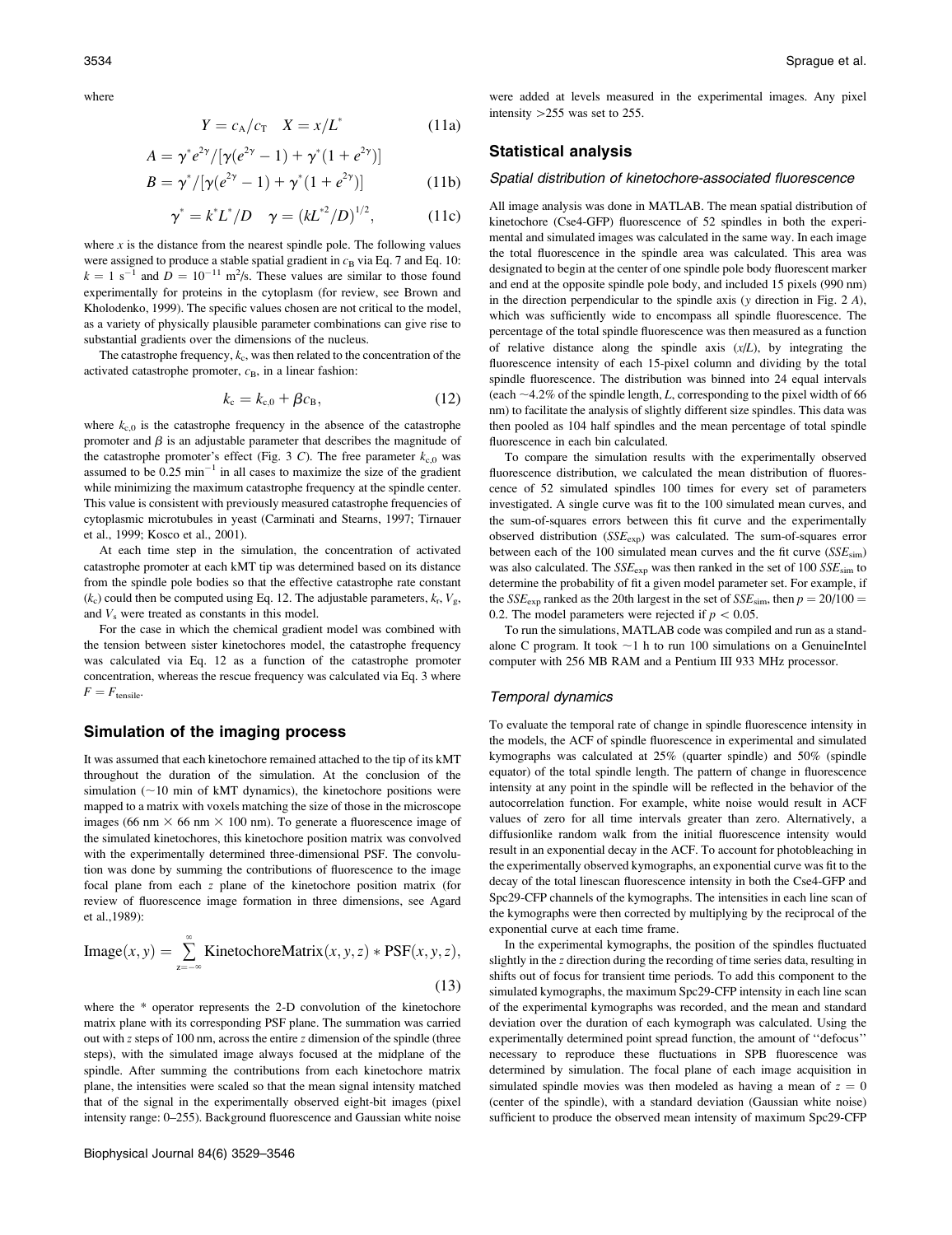fluorescence over time. For example, if the maximum Spc29-CFP fluorescence had a mean intensity of 255 over all the line scans of an experimental kymograph, then the focal plane at each time step in the corresponding simulated kymograph would have mean  $z = 0 \pm 0$  (always in focus), resulting in a simulated mean maximum intensity of 255. If Spc29-CFP fluorescence in the experimental kymograph had a mean maximum intensity of 200, then the simulated kymograph would have a mean focal plane of  $z =$  $0 \pm 300$  nm, so that enough frames were sufficiently out of focus to reduce the simulated mean maximum intensity to 200.

In both the experimental and simulated kymographs, severely out-offocus line scans were eliminated from the autocorrelation calculation. Any line scan in which the intensity of both SPBs was not greater than two standard deviations above background was replaced for purposes of calculating the ACF with the mean intensities of all ''in-focus'' line scans.

In both experimental and simulated kymographs, quarter spindle and spindle equator intensity was recorded at each time frame and the ACF of the intensity at each of these two locations was calculated using the following formula:

$$
\text{ACF}(\tau) = \frac{\sum_{j=1}^{N-\tau} (y(j) - \bar{y})(y(j+\tau) - \bar{y})}{\sum_{j=1}^{N} (y(j) - \bar{y})^2},\tag{14}
$$

where  $\tau$  = time lag, N is the total number of time steps in the kymograph,  $y(j)$ is fluorescence intensity at a particular location under consideration (either the quarter spindle or spindle equator) at frame *i*, and  $\bar{v}$  is the mean fluorescence intensity at the quarter spindle or spindle equator over all frames.

To determine the probability of fit between a model and the observed kymographs, the mean ACF at time lag of one frame (5 s) was calculated for 12 simulated kymographs 100 times for every set of parameters tested. The mean value of the mean ACF over the 100 simulations was recorded, and the squared error between this average mean and the 100 individual means  $(SE_{sim})$  was calculated. The squared error between the simulated average mean and the experimental observed mean ( $SE_{\text{exp}}$ ) was also calculated.  $SE_{\text{exp}}$ was then ranked in the set of 100  $SE_{sim}$  to determine the probability of fit of a given model parameter set. The model parameters were rejected if  $p < 0.05$ .

### EXPERIMENTAL RESULTS

# Spatial distribution of kinetochore-associated fluorescence

In images of the budding yeast spindle during metaphase, kinetochore protein Cse4-GFP generally appeared as two clusters of fluorescence in opposite halves of the spindle (Fig. 4 A). Cse4-GFP fluorescence was confined to the area directly between the spindle pole bodies (SPBs), which were visualized by imaging Spc29-CFP fluorescence (red). As in Pearson et al. (2001), the centroid positions of Cse4- GFP clusters were located relative to the SPBs. The mean separation distance between cluster centroids was  $750 \pm 220$ nm, approximately half the mean spindle length of  $1520 \pm$ 230 nm ( $N = 52$  spindles). The mean midpoint between clusters was at 50.6  $\pm$  3.0% of the spindle length, suggesting that the chromosomes in these spindles have on average a metaphaselike alignment with respect to the spindle equator. Individual kinetochores could not be resolved, as the 32 kinetochores are distributed along the 1500-nm-long spindle, giving a mean axial separation of  $\sim$  50 nm, which is much less than the spatial resolution of the microscope  $(0.61\lambda/NA = -250$  nm).



FIGURE 4 Experimentally observed kinetochore (Cse4-GFP) spatial distribution. (A) Two representative images of kinetochore (green) localization relative to the SPBs (red) ( $N = 52$  total). The location of the quarter spindle (QS) and spindle equator (SE), and the x coordinates of the SPBs are noted (compare with Fig. 2 A). The individual positions of each of the 32 kinetochores could not be resolved. However, note clustering of kinetochore fluorescence in opposite spindle halves near the QS location. Bar  $= 1000$ nm. (B) Plot of mean spatial distribution of kinetochore fluorescence in a half spindle ( $N = 104$  half spindles). Position on the x axis is normalized over the pole-to-pole spindle length, L. The locations of the quarter spindle and spindle equator are again noted. Error bars indicate standard error. Quantitative analysis demonstrates clustering at the QS, confirming visual perception of Fig. 4 A.

The mean distribution of Cse4-GFP fluorescence in the 104 half spindles, normalized over spindle length and total spindle fluorescence, is shown in Fig. 4 B. Fluorescence was dimmest near the spindle poles while peaking at the quarter spindle (25% of the total spindle length), corresponding to an average separation of 750 nm between the peaks in each half spindle. At the spindle equator, fluorescence decreased relative to the peaks, reflecting the gap in fluorescence often observed between Cse4-GFP clusters.

#### Temporal dynamics

Representative kymographs constructed from fluorescence movies of Cse4-GFP and Spc29-CFP are shown in Fig. 5 A. The frame rate in all movies was one frame per 5 s. The kymographs depict the motion of the Cse4-GFP clusters along the spindle axis  $(x$  direction) over time relative to the SPBs. Cse4-GFP tended to appear as two distinct clusters throughout the length of the movie, with motion of smaller fluorescent spots or transient merging of the clusters also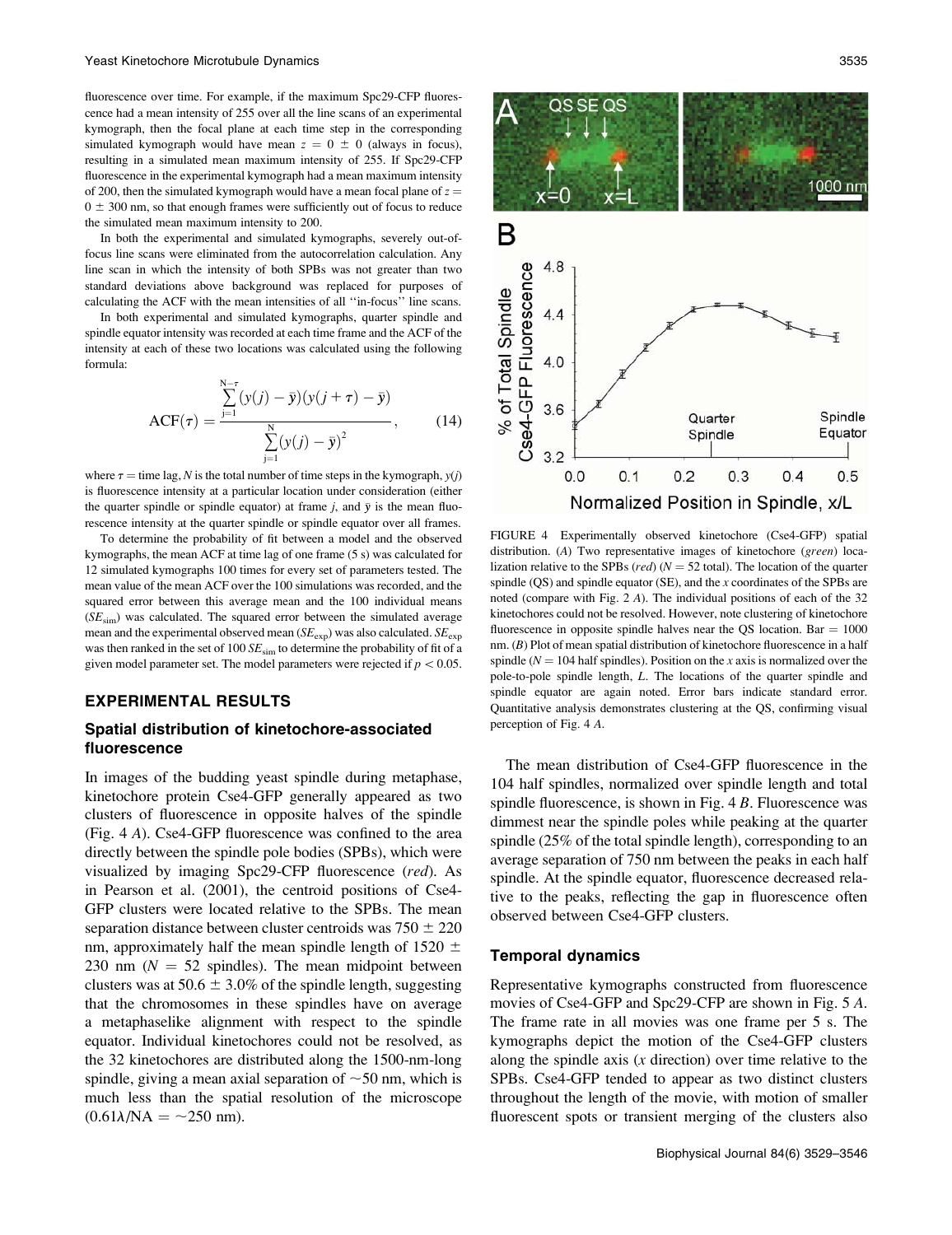

FIGURE 5 Experimentally observed Cse4-GFP temporal dynamics. (A) Two representative kymographs depicting Cse4-GFP fluorescence (green) over time relative to the SPBs (red), produced from time-lapse movies with 5-s intervals ( $N = 12$  experimental kymographs total). (B) The ACF of quarter spindle fluorescence decays rapidly to zero. The ACF at the spindle equator behaves similarly. Error bars indicate standard error.

observed. This suggests that single or small numbers of kinetochores often move between clusters of fluorescence, across the length of the spindle. Vertical shifting of the SPBs in Fig.  $5A$  (i.e., in the x direction) indicates movement of the entire spindle relative to the imaging system. Movement of the spindle in the direction of the optical axis (z direction) is also evident as the SPBs occasionally drop out of focus.

In each of the 12 spindle movies, the Cse4-GFP fluorescence intensity at the quarter spindle and spindle equator were recorded over the length of the movie, after correcting for bleaching due to imaging. The ACF of this time series data was then determined. Fig.  $5 B$  shows the mean ACF of quarter spindle fluorescence in the 12 spindles. The error bars indicate the standard error of the 12 kymograph ACFs. It was found that the ACF at both the quarter spindle and spindle equator (data not shown) decays to zero within a 5-s time lag.

# SIMULATION RESULTS

#### Model 1: Pure dynamic instability

MT dynamics were simulated with constant values for  $V_{\rm g}$ ,  $V_s$ ,  $k_r$ , and  $k_c$ . Then, using the experimentally determined PSF, 3-D convolution was performed to simulate the imaging of the kinetochores at the plus ends of simulated kMT tips. Previously, no parameter estimates for dynamic instability in the budding yeast spindle have been made. However, values have been reported for cytoplasmic MTs during metaphase, with the following estimates:  $V_g = 0.5 \mu m/min$ ;  $V_s = 1.35$  $\mu$ m/min;  $k_r = 0.36 \text{ min}^{-1}$ ; and  $\tilde{k}_c = 0.12 \text{ min}^{-1}$  (Carminati and Stearns, 1997; see also Tirnauer et al., 1999; Kosco et al., 2001).

With these parameters assigned to spindle dynamics in our model, microtubules tended to grow all the way across the spindle before a catastrophe occurred, and then shortened completely to the SPB to which they are anchored (Fig. 6 A). The low rescue and catastrophe rates, relative to the size of the spindle and the growth and shortening velocities, ensure that kMT tips are likely to be located throughout the spindle. The predicted images generated by this model (Fig.  $6 \, B$ ) appear by eye to be similar to those observed experimentally (Fig. 4 A). However, quantitative analysis reveals that the predicted mean distribution of kinetochore fluorescence is much flatter than that observed experimentally and fails to give rise to the peak observed at the quarter spindle (Fig. 6 C). These results indicate that kMT spindle dynamics are different from cytoplasmic MT dynamics during metaphase in budding yeast ( $p < 0.01$ ).

By adjusting any or all of the four parameters, the kMT dynamics can be influenced to prevent repeated excursions across the entire length of the spindle. For example, increasing the catastrophe frequency results in shorter kMTs on average and therefore higher kinetochore fluorescence near the poles. However, we found that within this model of pure dynamic instability, no set of four parameter values can predict the experimentally observed mean distribution of Cse4-GFP fluorescence ( $p < 0.01$ ; see Table 1 for the range of parameter values tested). The predicted distribution tended to remain flat until the parameters were adjusted so that the kMTs were dramatically shorter on average and a peak of fluorescence arose near the pole (Fig. 7 A). The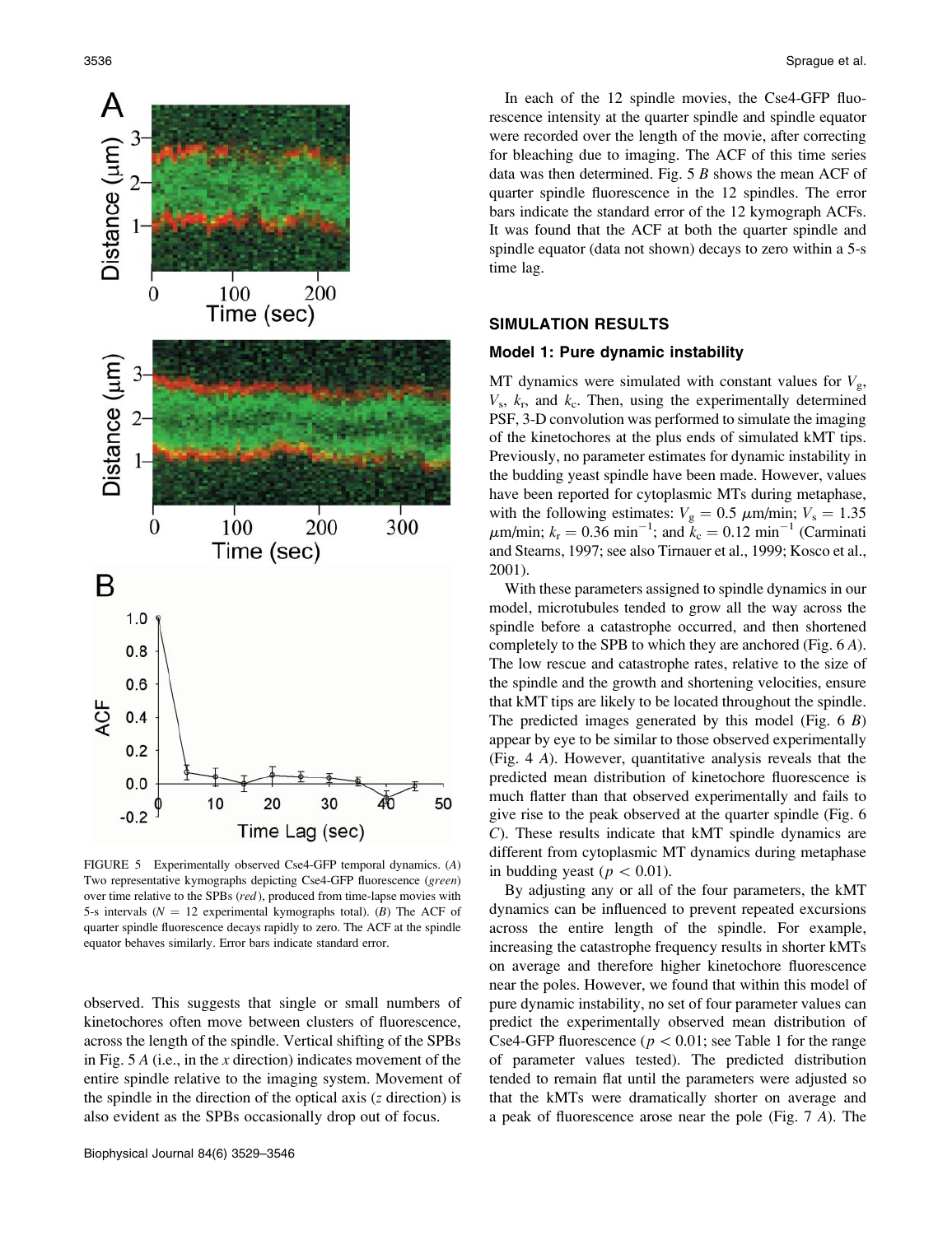

FIGURE 6 Simulated Cse4-GFP behavior assuming kMTs undergo pure dynamic instability with cytoplasmic rates ( $V<sub>g</sub> = 0.5 \mu$ m/min,  $V<sub>s</sub> = 1.35$  $\mu$ m/min,  $k_c = 0.12 \text{ min}^{-1}$ ,  $k_r = 0.36 \text{ min}^{-1}$ ). (A) Sister kMT plus-end tip positions during 10 min of simulated dynamics. The minus end of kMT 1 is anchored to the SPB located at  $x/L = 0$ , whereas the minus end of kMT 2 is anchored at  $x/L = 1$ . (B) Representative predicted images of kinetochore fluorescence (green) relative to SPBs (red). Bar = 1000 nm. (C) Predicted mean spatial distribution of kinetochore fluorescence in a half spindle ( $p$  < 0.01;  $N = 100$  simulations of 52 spindles). Note the lack of elevated fluorescence at the quarter spindle relative to that observed experimentally.

peak in fluorescence at the quarter spindle observed experimentally cannot be matched regardless of parameter choice.

We also constructed models of dynamic instability with nonfirst-order kinetics, based on previous studies that indicated MT growth is characterized by history-dependent switching frequencies (Odde et al., 1995; Dogterom et al., 1996; Howell et al., 1997). Although the range of kMT lengths became slightly more narrowed with history-de-

pendent kinetics, the effect was insufficient by itself to match the peak in the mean distribution of Cse4-GFP fluorescence observed experimentally ( $p < 0.01$ ; data not shown).

### Model 2: Tension between sister kinetochores

It was hypothesized that a tensile force between sister kMTs might bias kinetochores away from the SPBs and result in clustering at the quarter spindle as observed experimentally. However, a model in which increasing tensile forces between sister kinetochores increased rescue frequency, superimposed on pure dynamic instability, could not reproduce the experimentally observed fluorescence distribution, regardless of parameter choice ( $p < 0.01$ ; see Table 1 for the range of parameter values tested). A peak in fluorescence could be generated near the spindle poles when kMT dynamics were biased toward short kMT lengths. However, as the parameters were adjusted to produce longer kMT lengths, the fluorescence distribution flattened out (Fig. 7 B), indicating a broad distribution of kMT lengths incompatible with the kinetochore clustering observed experimentally. The spring constant,  $\rho$ , gave control over the distance between sister kMT tips but was insufficient to bias kMT lengths away from the SPB and simultaneously away from the middle of the spindle.

Similar results were found when a dependency of the catastrophe frequency on tension (i.e.,  $k_c = k_{c,0} \exp(-F_{\text{tensile}})$ ) was added to tension between sister kinetochore model (data not shown). A model that contained history-dependent catastrophe rates coupled with a dependence of the rescue frequency on the tension between sister kinetochores also failed (data not shown). A peak in the mean distribution of kinetochore fluorescence could still not be reproduced at the quarter spindle.

# Model 3: Spatial dependence of dynamic instability

### a) Polar ejection force model

The polar ejection force model was constructed in an attempt to bias kinetochore positions away from the SPBs. The model assumes that polar ejection forces act on the chromosome arms, causing tension at the kinetochore, and inducing a higher kMT rescue frequency. Fig. 8 A shows how sister kMT dynamics in this model differ from the simple dynamic instability model with cytoplasmic rates (compare to Fig. 6 A). Each sister tends to remain in the half of the spindle nearest the SPB to which it is anchored. Occasional excursions are made to the opposite half, sometimes resulting in transient ''crossing'' of kMT tips as one kMT grows past its sister. It is also apparent that kMTs rarely shorten entirely to the SPB at which they are anchored, with no occurrences in Fig. 8 A during a 10-min period.

The model predicted spindle images with clusters of Cse4- GFP fluorescence in opposite halves of the spindle (Fig. 8 B)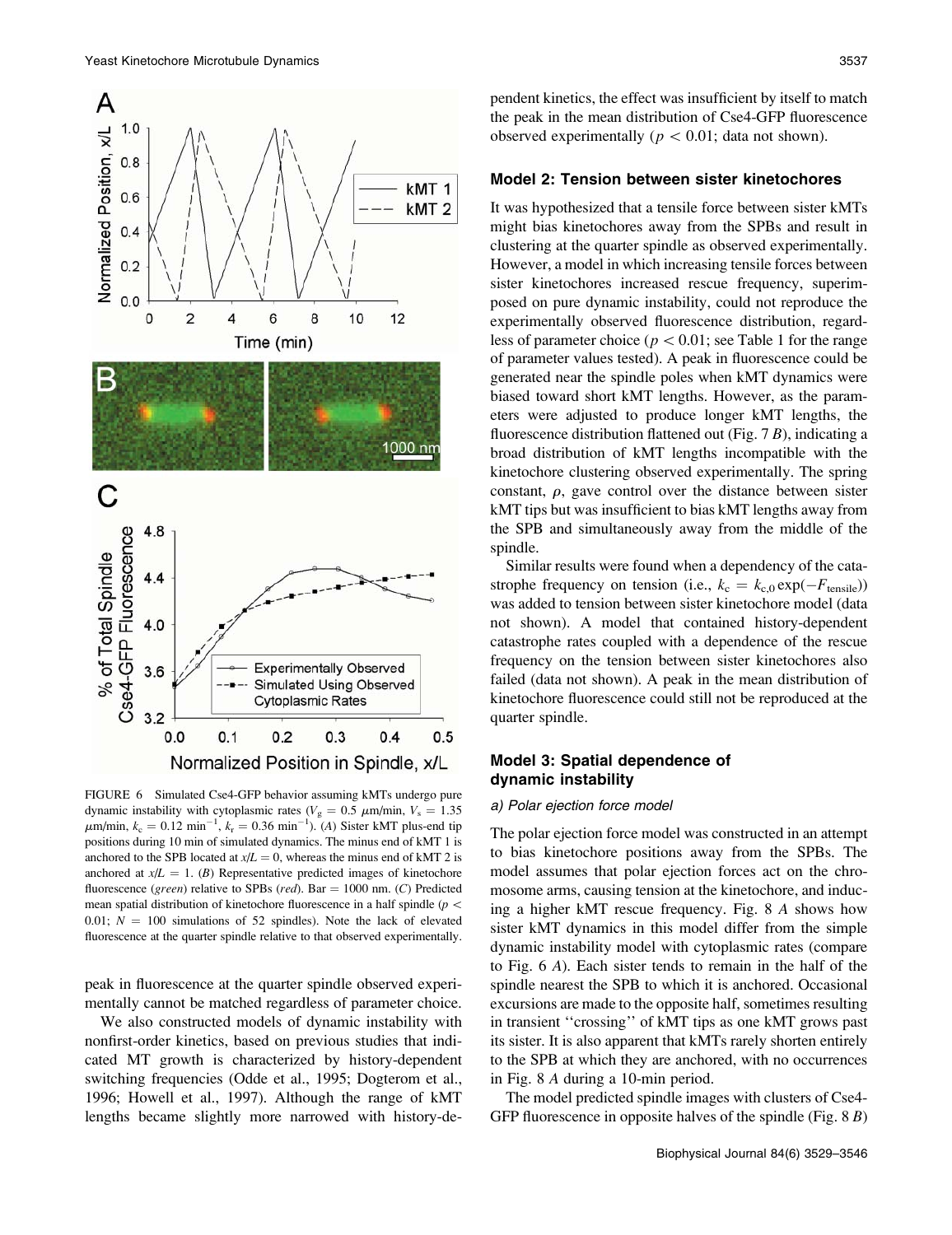TABLE 1 Ranges of model parameter values tested

| Parameter   | Units                       | Model 1 DI | Model 2 TBSK | Model 3 a PEF | Model $3 b CG$ |
|-------------|-----------------------------|------------|--------------|---------------|----------------|
| $V_{\rm g}$ | $\mu$ m/min                 | $0.25 - 5$ | $0.25 - 5$   | $0.25 - 5$    | $0.25 - 5$     |
| $V_{\rm s}$ | $\mu$ m/min                 | $0.25 - 5$ | $0.25 - 5$   | $0.25 - 5$    | $0.25 - 5$     |
| $k_{\rm c}$ | $min^{-1}$                  | $0.1 - 30$ | $0.1 - 30$   | $0.1 - 30$    | $0.1 - 30$     |
| $k_{\rm r}$ | $min^{-1}$                  | $0.1 - 30$ | $0.1 - 30$   | $0.1 - 30$    | $0.1 - 30$     |
| ρ           | $\mu$ m <sup>-1</sup>       |            | $0.2 - 7.5$  |               |                |
| ε           | $\mu$ m <sup>-2</sup>       |            |              | $0.5 - 5$     |                |
| β           | catastrophes/min/ $[c_{B}]$ |            |              |               | 50-2000        |

DI, pure dynamic instability model; TBSK, tension between sister kinetochores model; PEF, polar ejection force model; CG, chemical gradient model.

and was capable of successfully reproducing the observed mean spatial distribution of kinetochore fluorescence (Fig. 8 C). At sufficiently large values of  $k_c \, (\geq 5 \, \text{min}^{-1})$ , a given set of  $V_g$ ,  $V_s$ ,  $\varepsilon$ , and  $k_{r,0}$  could be found to produce a peak in



FIGURE 7 Model 1 and model 2 results. (A) Pure dynamic instability with arbitrary parameters. Predicted mean spatial distribution of kinetochore fluorescence of pure dynamic instability model ( $V<sub>g</sub> = 1.5 \mu$ m/min,  $V<sub>s</sub> = 1.5$  $\mu$ m/min,  $k_c = 10 \text{ min}^{-1}$ ,  $k_r$  noted;  $N = 100$  simulations of 52 spindles). The mean distribution of fluorescence shifts away from the SPB as  $k_r$  is increased to produce longer kMTs on average. However, a peak in fluorescence at the quarter spindle is never observed, and the experimentally observed fluorescence distribution cannot be matched regardless of parameter choice ( $p <$ 0.01). (B) Tension between sister kinetochores model ( $V_g = 3 \mu m/min$ ,  $V_s =$ 3  $\mu$ m/min,  $k_c = 10 \text{ min}^{-1}$ ,  $\rho = 3.75 \mu \text{m}^{-1}$ ,  $k_{r,0}$  noted). The mean distribution of fluorescence shifts away from the SPB as  $k_{r,0}$  is increased; a peak in fluorescence at the quarter spindle is never observed ( $p < 0.01$ ).

fluorescence at the quarter spindle. kMT tip ''clustering'' at the quarter spindle occurs because a high  $k_c$  prevents kMTs from growing too long whereas the polar ejection force resists kMT shortening to the SPB via its effect on  $k_r$ . Successful parameter values for  $\varepsilon$  and  $k_{r,0}$  ranged from 0.5 to 3.0  $\mu$ m<sup>-2</sup> and 0.25 to 15 min<sup>-1</sup>, respectively. The resulting fluorescence distribution indicated a strong correlation between  $\varepsilon$  and  $k_{r,0}$ . The maximum probability of fit to the experimental data was relatively low ( $p \sim 0.1$ ), but the model could not be formally rejected.

To assess the temporal dynamics of this model, kymographs were created from simulated time-lapse movies of kinetochore fluorescence (Fig. 9 A). Similar to experimentally observed kymographs, maximum fluorescence is generally located near the quarter spindle, but fusing of these clusters and movements of fluorescent spots between clusters can also be observed. The ACF of quarter spindle and spindle equator fluorescence was calculated for sets of parameter values that matched the experimentally observed mean spatial distribution of kinetochore fluorescence. Fig. 9 B shows the quarter spindle ACF for a set of parameter values in which  $V_g = V_s = 1.5 \mu m/min$ . Like the experimentally observed ACF, the predicted ACF decays rapidly to zero. It was found that as  $k_{r,0}$  and the gradient in  $k_c$  were increased, the ACF decreased slightly at any given time lag.  $V_g$  and  $V_s$ had little effect on the ACF values (data not shown). All sets of parameter values that predicted an appropriate mean spatial distribution of kinetochore fluorescence also produced ACF values at the quarter spindle and spindle equator that were not significantly different than those observed experimentally ( $p > 0.05$ ).

Combining the polar ejection force model with the tension between sister kinetochores model by summing the two forces on the kinetochore (Eq. 5) and using this net force to calculate the rescue frequency (Eq. 3) did not have a dramatic effect on the acceptable ranges of parameter values. The most significant effect was to reduce the amount of ''crossing'' of sister kMT tips (data not shown). The tensile force element gives rise to a significant decrease in the rescue frequency when the separation distance between sister kMTs becomes less than the rest length,  $s_r = 200$  nm. Combined with a high  $k_c$ , the probability of maintaining a significantly negative separation distance is low.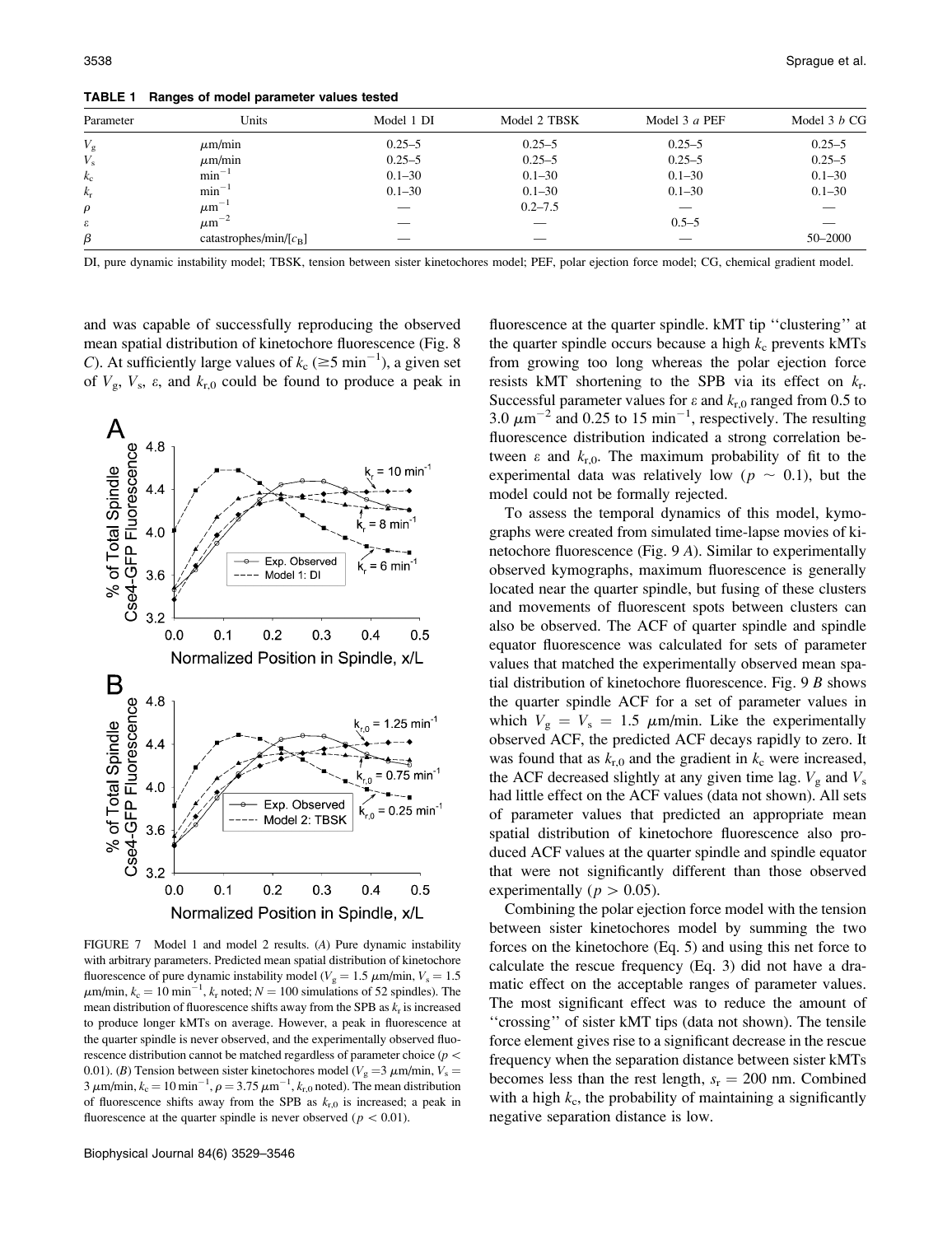

FIGURE 8 Model 3 a: Polar ejection force model. (A) Plot of sister kMT plus-end tip positions over time ( $V_g = 1.5 \mu$ m/min,  $V_s = 1.5 \mu$ m/min,  $k_c = 5$ min<sup>-1</sup>,  $k_{r,0} = 0.75$  min<sup>-1</sup>,  $\varepsilon = 2.2$   $\mu$ m<sup>-2</sup>]. The minus end of kMT 1 is anchored to the SPB at  $x/L = 0$ , and the minus end of kMT 2 is anchored at  $x/L = 1$ . Each kMT tip spends most of its time in the spindle half to which its minus end is anchored, with occasional excursions to the opposite spindle half sometimes resulting in a crossing of its sister kMT plus end.  $(B)$ Representative predicted images of kinetochore fluorescence (green) relative to SPBs (red). Note clustering in opposite spindle halves near the quarter spindle. Bar  $= 1000$  nm. (C) The experimentally observed mean spatial distribution of kinetochore fluorescence can be predicted by this model ( $p \sim$ 0.1). Note the peak in fluorescence at the quarter spindle  $(N = 100$ simulations of 52 spindles).

#### b) Chemical gradient model

As an alternative to force-based effects, we investigated another mechanism by which the MT length distribution could be concentrated toward the quarter spindle: a chemical



FIGURE 9 Temporal dynamics of model 3 a: Polar ejection force model  $(V<sub>g</sub> = 1.5 \mu m/min, V<sub>s</sub> = 1.5 \mu m/min, k<sub>c</sub> = 5 min<sup>-1</sup>, k<sub>r,0</sub> = 0.75 min<sup>-1</sup>, \varepsilon =$ 2.2  $\mu$ m<sup>-2</sup>). (A) Predicted kymographs from simulated time-lapse movies (5-s intervals) of kinetochore fluorescence. As observed in experimental kymographs, kinetochore fluorescence (green) appears clustered in opposite spindle halves but with transient merging of clusters and movement of fluorescence between clusters. (B) Predicted mean autocorrelation function of quarter spindle fluorescence ( $N = 100$  simulations of 12 kymographs). The simulated ACF decays rapidly to zero, providing reasonable agreement with the experimentally observed ACF ( $p \sim 0.25$ ). The chemical gradient model produced similar results.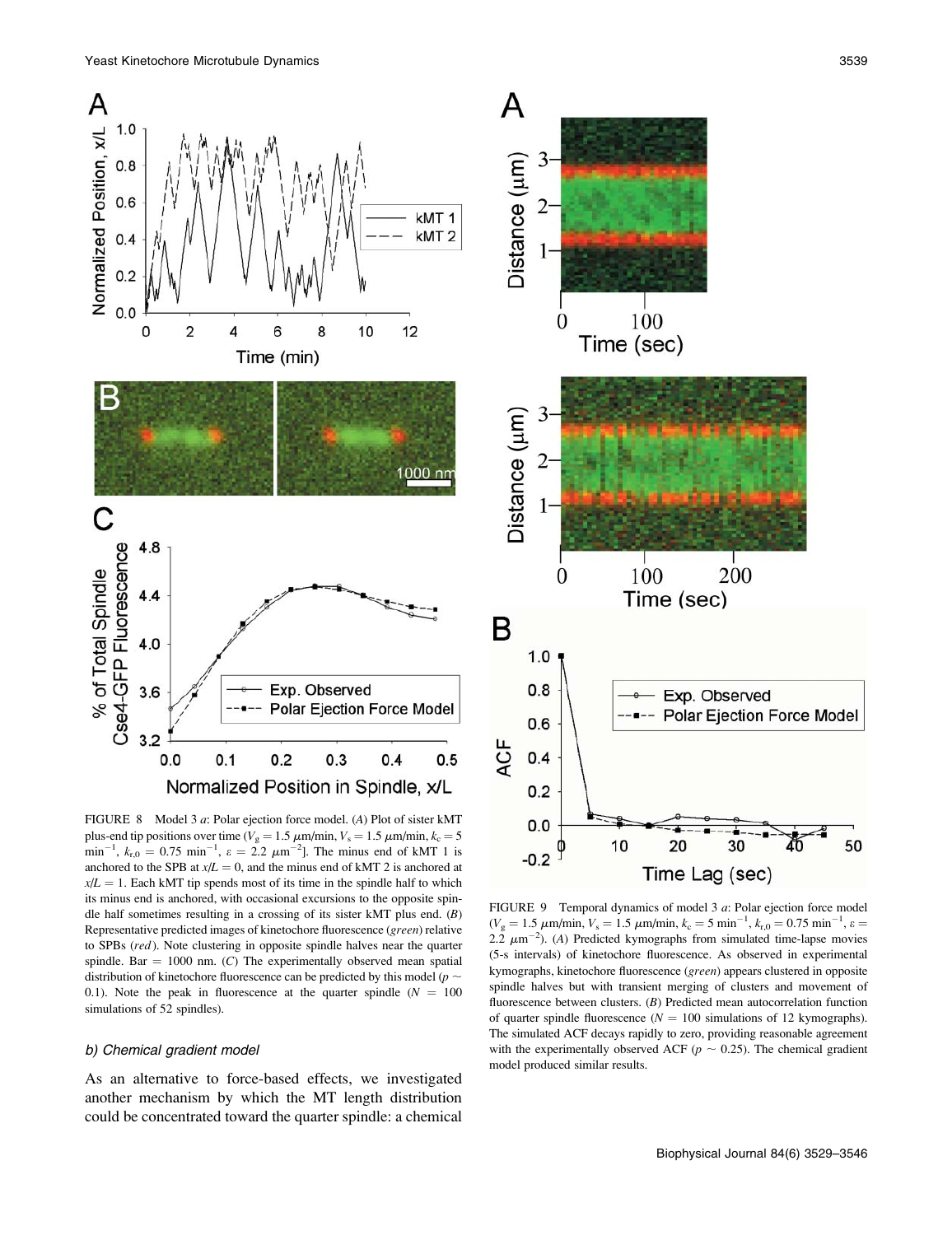gradient model that hypothesizes a spatial gradient in the catastrophe frequency. This could be produced by a spatial gradient of activated catastrophe promoter molecules, stably generated via a spatially segregated kinase/phosphatase system described in the Methods section. This gradient in concentration of activated catastrophe promoter was coupled via a linear relationship to produce a spatial gradient in the effective catastrophe frequency.

The dynamics of sister kMT tips were similar to those of the polar ejection force model. The kMT tips tended to stay in the same half of the spindle as the SPB to which they were anchored, with occasional excursions to the other half and transient crossing of sisters kMTs (Fig. 10 A). Complete kMT shortening to the SPB at which it was anchored was rare;  $\sim$ 1 occurrence is apparent in Fig. 10 A over a 10-min period.

With this effect in place, the model predicted images that appeared to contain kinetochore clustering (Fig. 10 B) and the mean distribution of kinetochore fluorescence observed experimentally could be reproduced (Fig. 10 C). It was found that for sufficiently large values of  $\beta$ ,  $k_r$  could be adjusted to produce the desired fluorescence distribution ( $p \sim 0.25$ ). As  $k_r$  was increased, the peak in fluorescence moved away from the pole and maintained a peaked shape at the quarter spindle. The greater the growth and shortening velocities, the greater  $k_r$  and  $\beta$  had to be to contain the kMTs within the desired length distribution. With  $V_g = V_s = 1.5 \ \mu m/min$ , the rescue frequency needed to be at least  $7.5 \text{ min}^{-1}$ , whereas the effective catastrophe frequency gradient varied from 0.25  $min^{-1}$  near the poles to  $\sim$ 11 min<sup>-1</sup> at the center of the spindle. The experimental fluorescence distribution could also be reproduced with  $V_g \neq V_s$  or with a range of values for  $k_{c,0}$ , given a compensatory change in  $\beta$  or  $k_{r}$ .

Kymographs constructed from simulated fluorescence time-lapse movies also appeared similar to those of the polar ejection force model (see Fig. 9). Again, the ACF of fluorescence at the quarter spindle and spindle equator was calculated for sets of parameter values that matched ( $p >$ 0.05) the spatial kinetochore fluorescence distribution. As the rescue frequency and gradient in catastrophe frequency increased, the ACF at each location became smaller. All tested sets of parameter values produced ACF values that were not significantly different from those observed experimentally ( $p > 0.05$ ).

As was done with the polar ejection force model, the chemical gradient model was also combined with the tension between sister kinetochore model to determine the effect of adding a dependence of the kMT dynamics on sister kMT tip separation. The catastrophe frequency was calculated via Eq. 12 as a function of the catastrophe promoter concentration, whereas the rescue frequency was calculated via Eq. 3, in which  $F = F_{\text{tensile}}$ . This did not significantly affect the range of acceptable parameter values for the chemical gradient model. It did, however, reduce the incidence of ''crossing'' of sister kMT tips (data not shown).



FIGURE 10 Model 3 b: Chemical gradient model. (A) Plot of sister kMT plus-end tip positions over time ( $V_g = 1.5 \mu m/min$ ,  $V_s = 1.5 \mu m/min$ ,  $k_r =$  $9.5 \text{ min}^{-1}$ ,  $k_{\text{c},0} = 0.25 \text{ min}^{-1}$ ,  $\beta = 500 \text{ min}^{-1}$   $c_{\text{B}}^{-1}$ ). The minus end of kMT 1 is anchored to the SPB at  $x/L = 0$ , and the minus end of kMT 2 is anchored at  $x/L = 1$ . Each sister kinetochore spends the majority of its history in the spindle half at which it was anchored. (B) Representative predicted images of kinetochore fluorescence (green) relative to SPBs (red). Note clustering in opposite spindle halves near the quarter spindle. Bar  $= 1000$  nm. (C) The experimentally observed mean spatial distribution of kinetochore fluorescence can be predicted by this model ( $p \sim 0.25$ ). Note the peak in fluorescence at the quarter spindle ( $N = 100$  simulations of 52 spindles).

### **DISCUSSION**

In experimental images, the fluorescently labeled kinetochore protein, Cse4-GFP, appeared as clusters in opposite halves of the mitotic spindle during metaphase. This was reflected as a peak in the mean distribution of Cse4-GFP fluorescence at the quarter spindle, relative to the fluorescence at the spindle poles and spindle equator. Experimental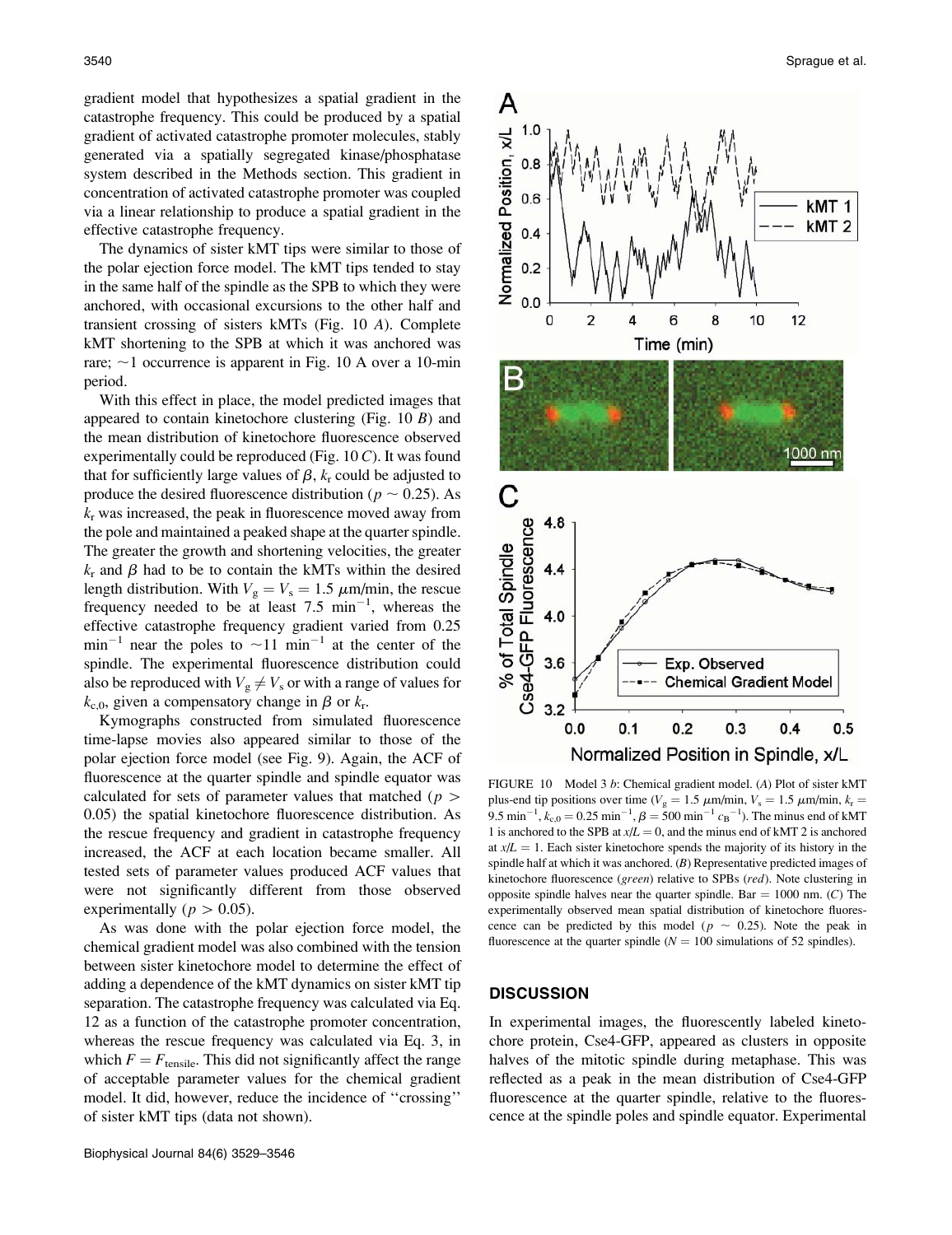time-lapse movies of Cse4-GFP were characterized by low autocorrelation at the quarter spindle and spindle equator at time lags greater than or equal to 5 s (minimum frame rate). Computer simulations of models of pure dynamic instability predicted kMT length distributions that gave rise to mean distributions of Cse4-GFP fluorescence that were inconsistent with that observed experimentally. Models in which the switching frequencies were dependent on the tension between sister kinetochores or were history-dependent also failed. However, models incorporating spatial gradients in the rescue or catastrophe frequency were able to correctly predict the mean distribution of Cse4-GFP fluorescence. Spatially dependent models also predicted the low autocorrelation observed experimentally. These results are consistent with the hypothesis that position-based cues guide kMT assembly/disassembly and kinetochore positions in the yeast metaphase spindle.

# Why models without spatial gradients in switching fail

### Model 1: Pure dynamic instability

It is apparent from Fig. 6 A that kMT growth characteristics in the mitotic spindle of yeast must be significantly different than those of cytoplasmic MTs. With low rescue and catastrophe frequencies, kMTs would grow back and forth the entire distance of the small yeast spindle ( $\sim$ 1.5  $\mu$ m). This would not be consistent with the Cse4-GFP clustering (Fig. 4) and the restrained motion of centromere proximal markers observed during metaphase (Pearson et al., 2001). In addition, we found that not only are the cytoplasmic rates of dynamic instability inconsistent with experimental observation, but also any set of the four parameters of pure dynamic instability was found to be inconsistent.

The most obvious failure of the pure dynamic instability model is an inability to produce peaks in fluorescence near the quarter spindle. With any set of the four parameters  $(V_g,$  $V_s$ ,  $k_c$ , and  $k_r$ ), the same pattern was apparent: a flat mean distribution of Cse4-GFP fluorescence persisted until the parameters were adjusted to promote very short kMT lengths, which gave rise to a peak in fluorescence near the spindle pole (Fig. 7 A). This was consistently observed throughout the entire range of tested parameter values; a fluorescence peak never arose at the quarter spindle. From this observation it is apparent that pure dynamic instability predicts an expected range of kMT lengths that is inconsistent with the clustering of fluorescence at metaphase.

### Model 2: Tension between sister kinetochores

To determine which elements beyond pure dynamic instability are important for achieving Cse4-GFP clustering, we investigated models in which a single parameter of dynamic instability was treated as a nonconstant during the dynamics of kMT growth. The first was a model in which the rescue frequency depended upon the tension between sister kMT tips. As the distance between sister kMT tips increased, the tension rose and caused an increase in the rescue frequency for those kMTs. Although the model provided a control over the distance between sister kMT tips, the position of the kMT tips relative to the spindle poles remained unbiased. This again translated into flat Cse4-GFP fluorescence profiles unless the parameters were adjusted to promote short kMT lengths, which could only produce a fluorescence peak near the SPB (Fig. 7 B). Therefore, this model was also incapable of predicting the peaks in the mean distribution of Cse4-GFP fluorescence at the quarter spindle observed experimentally.

# Why models incorporating spatial gradients in switching do not fail

Alternatively, we constructed two models incorporating a spatial dependence of either the rescue or catastrophe frequency upon the position of the kMT plus-end tip relative to the spindle. Whether this was based on a polar ejection force or chemical gradient model (Fig. 3, B and C, respectively), the experimentally observed peaks in fluorescence could be predicted (Fig. 8,  $B$  and  $C$ ; Fig. 10,  $B$  and  $C$ ). Both mechanisms gave rise to kMT length distributions that could be maintained within a limited range so that the Cse4-GFP fluorescence appeared as two clusters. Although the polar ejection force and chemical gradient model are similarly position-based, there is a subtle difference that discriminates between the two. In the chemical gradient model, the concentration of activated catastrophe promoters, and therefore the catastrophe frequency, is highest at the center of the spindle (Fig. 3  $C$ ). But if a kMT happens to penetrate through this zone, the catastrophe promoter concentration begins to decrease and the kMT experiences a progressively smaller catastrophe frequency. In contrast, in the polar ejection tension model where the rescue frequency is related to the amount of force felt, the rescue frequency decreases as the kMT plus-end tip moves further away from the pole to which it is anchored and continues to do so even after passing through the spindle midzone (Fig.  $3 B$ ).

Both the polar ejection force model and the chemical gradient model predicted low autocorrelation at time lags greater than or equal to 5 s. The low autocorrelation observed experimentally, and the ease with which the models matched this autocorrelation, are most likely due to the relatively large growth and shortening rates of kMTs relative to the size of the spindle. Previous work has suggested that centromere proximal GFP markers move at velocities near  $1.5 \mu$ m/min. This corresponds to 125 nm per 5 s, a distance equal to  $\sim$ 2 pixels in our imaging system. So one would expect low correlation at a given location in the spindle for 5-s time lags. Higher autocorrelation might become apparent at shorter time lags, allowing further discrimination of the models and the successful parameter space; however, technical limi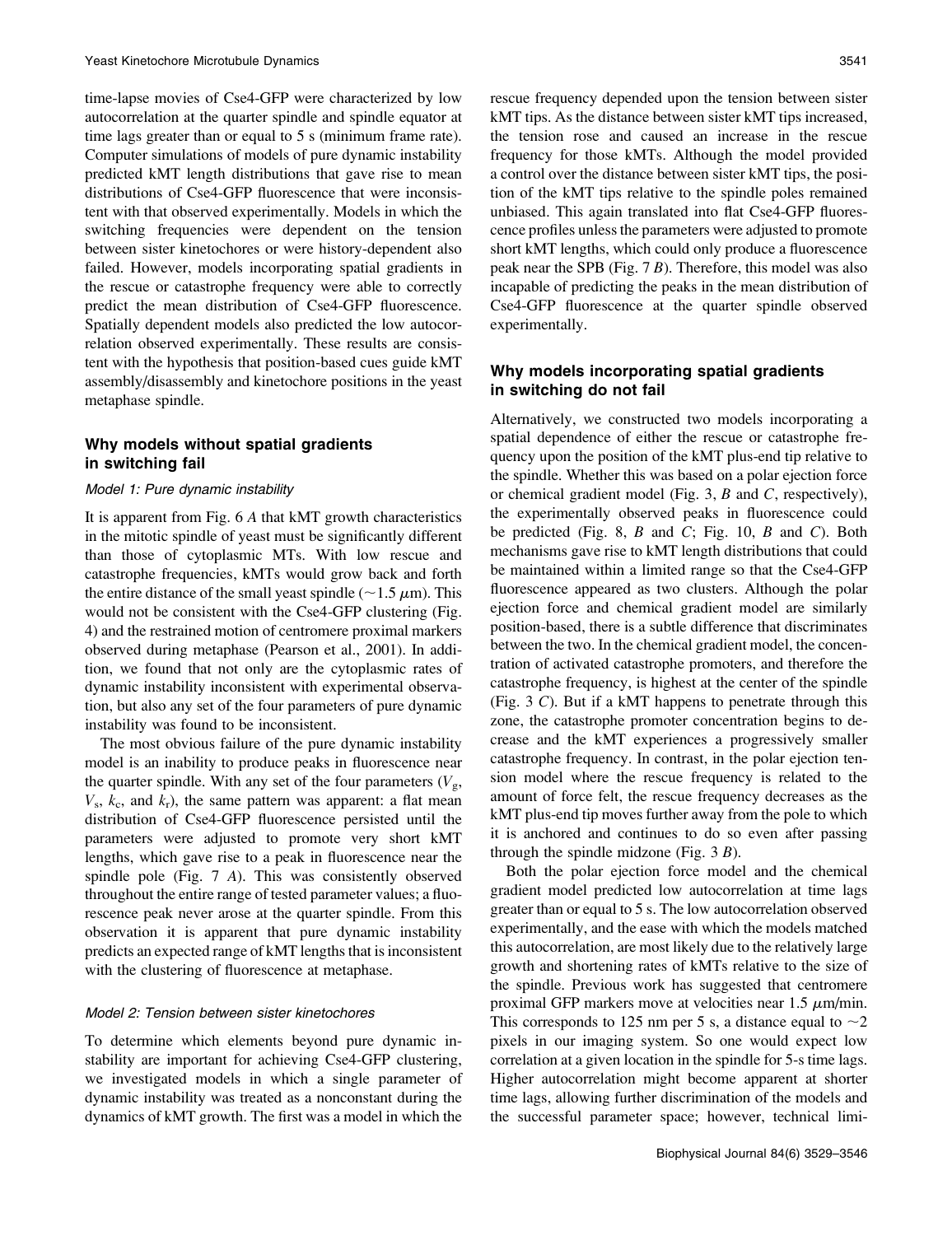tations in our two-color imaging system required a minimum time lag of 5-s intervals.

The fact that both of these models can predict the observed mean distribution of Cse4-GFP fluorescence demonstrates a robustness in the ability of position-based models to explain the experimentally observed results. This indicates that position sensing is an important element to any model of chromosome movements during metaphase in yeast. These results do not rule out other position-based models beyond those considered here. For example, spatial gradients emanating from other locations within the spindle, such as the chromosomes or MTs, may also be capable of producing an effective gradient in kMT dynamics.

# Parameter limits of the spatially dependent models

The main limitation of the polar ejection force model was the small parameter space that provided a strong enough polar ejection force to bias kMT lengths toward the quarter spindle while still allowing some kMTs to shorten all the way to the SPBs. Fig. 8 C displays the challenge of implementing this effect: the peak in fluorescence is at the quarter spindle position, but the fluorescence near the pole is already less than that observed experimentally. Consequently the predicted probability of fit of polar ejection alone models was relatively low ( $p \sim 0.1$ ).

In the chemical gradient model, the minimum catastrophe frequency gradient required to match the experimentally observed mean spatial distribution of Cse4-GFP fluorescence was correlated with the growth velocity. At  $V_g = 1.5$  $\mu$ m/min, the speed at which centromere proximal markers have been observed (Pearson et al., 2001), a gradient in catastrophe frequency from 0.25 to  $\sim$  11 min<sup>-1</sup> was required. A larger growth velocity, such as  $3.0 \mu m/min$ , required a larger gradient, 0.25 to  $\sim$ 27 min<sup>-1</sup>, to achieve the same effect. This was necessary to limit the range of kMT lengths so that the kinetochores appeared as two clusters of fluorescence. The shortening velocity,  $V_s$ , and rescue frequency,  $k_r$ , could vary widely as long as they balanced each other to produce a suitable average shortening length excursion (i.e., as  $V_s$  increases,  $k_r$  also must increase).

Time-series analysis of experimental Cse4-GFP movies revealed low autocorrelation at all time lags, indicating that the fluorescence intensity at any pixel in a kymograph was equally likely to be greater or less than the mean intensity of the pixel over time, regardless of the intensity of the pixel at the previous time step. It was found that the sets of parameter values in both the polar ejection force and chemical gradient model that produced a mean spatial distribution of kinetochore fluorescence matching the observed distribution also predicted ACF values that were not significantly different than those observed experimentally ( $p > 0.05$ ). A slight increase in autocorrelation was observed when the effective switching  $(k_r$  and  $k_c$ ) frequencies were decreased at any given

pair of  $V_g$  and  $V_s$  values, but the increase was never enough for the predicted ACF values to become statistically different from the experimental autocorrelation ( $p > 0.05$ ).

The range of acceptable parameter values may also be affected by experimental phenomena that we did not take into account in our models. Although we believe their effects to be minor, thermal motion of kMTs, tilting of the spindle, and other unaccounted effects may influence the range of acceptable combinations of parameter values in the models.

# Potential limitations of the analysis

Certainly these models are simple formulations of presumably complex interactions in the mitotic spindle that dictate MT lengths and chromosome positions. There are many ways one might implement polar ejection forces and tensile forces between sister kMT tips and the relationships between these forces and the parameters of dynamic instability. We examined a limited number of scenarios with simple linear and exponential relationships. In addition, we did not examine treadmilling (minus-end dynamics), a traction fiber model, or kinetochore sliding along the length of its kMT away from the plus-end tip. Tubulin flux from the plus end to the minus end of kMTs, termed treadmilling, has been observed in a variety of cell types (Desai et al., 1998; Lafountain et al., 2001). However, the pattern of fluorescence recovery of bleached GFP-tubulin has suggested that treadmilling is not prevalent during metaphase in yeast (Maddox et al., 2000). Furthermore, the addition of treadmilling would not impact our conclusion against pure dynamic instability: any minus-end dynamics would simply offset plus-end dynamics, changing the effective  $V<sub>g</sub>$  and  $V<sub>s</sub>$ but not the pattern of kinetochore fluorescence localization with pure dynamic instability.

Recently, Joglekar and Hunt presented a mechanistic model for chromosome directional instability during mitosis that relied on the ability of kinetochores to gain and lose kMT attachments (Joglekar and Hunt, 2002). It is not clear how this model would function in the budding yeast spindle, in which a kinetochore losing its single kMT attachment would appear to be a severe setback in the progression of mitosis. However, their conclusion that polar ejection forces are essential for biasing chromosome motion is consistent with the evidence for a spatial gradient of dynamic instability in the yeast spindle presented here. In general, our model and the Joglekar and Hunt model do not have any assumptions that are contradictory to each other.

The analysis may also suffer some technical limitations. For example, we used in vitro bead images to estimate the point spread function of the imaging system. Although this provides a good characterization of the microscope system, the PSF of a fluorophore in a living yeast cell may suffer from spatial inhomogeneities or temporal instability (Kam et al., 2001). We also measured the background fluorescence of Cse4-GFP from areas in the cytoplasm of yeast cells.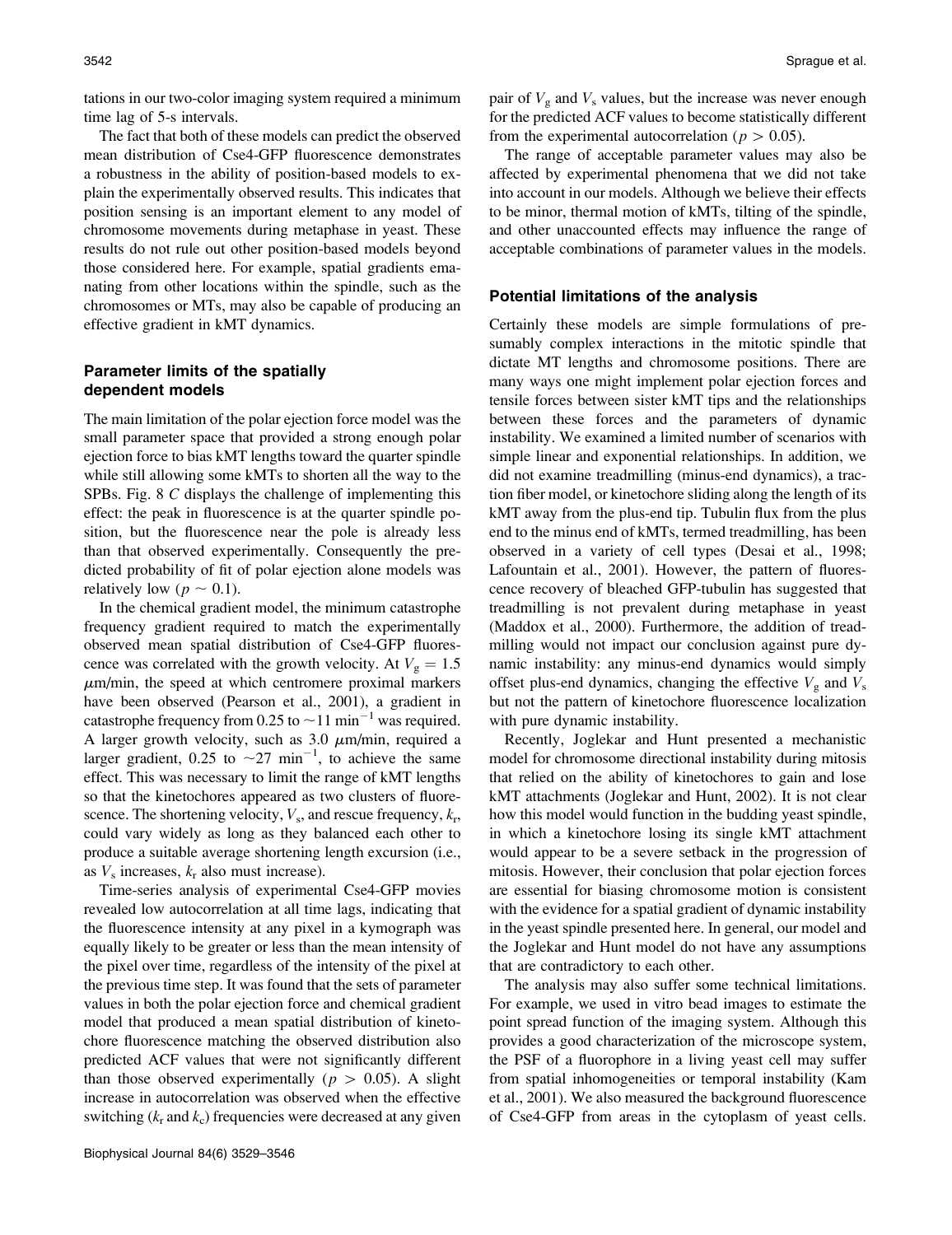However, the background levels in the nucleus, which remains intact during mitosis in yeast, may differ as a result of regulated nuclear trafficking. Technical challenges in characterizing the PSF in live cells and measuring the background Cse4-GFP fluorescence make our estimates the best currently available. In addition, it is not clear how the uncertainty in these estimates would give rise to a spatial bias sufficient to not reject the pure dynamic instability model. Our conclusions are dependent upon the exclusive localization of Cse4-GFP to the kinetochore. Immunofluorescence and previous work with Cse4-GFP suggest that this is a valid assumption (Meluh et al., 1998; Pearson et al., 2001).

### Sister communication and position sensing

The failure of the tension between sister kinetochores model suggests that communication between sister kinetochores and their attached MTs may be less essential to proper chromosome alignment at metaphase in yeast. Adding this tensile element to either our polar ejection force (see Eq. 5) or chemical gradient model did not corrupt the models, however, indicating that sister kinetochore communication could complement a position-based mechanism and may be utilized for other aspects of mitosis such as the spindle assembly checkpoint and biorientation (Nicklas et al., 2001). Recent experimental evidence in Scc1p and Ipl1 mutants suggests that tension between sister chromatids is necessary for normal centromere separation and reassociation dynamics in yeast (Tanaka et al., 2000, 2002). However, it is not clear if tension's role is in establishing biorientation or in coordinating kinetochore motion after biorientation is established, or both.

To discriminate between the simulation results of a spatially defined mechanism alone versus one coupled with sister kMT communication could potentially be achieved by an examination of the kMT tip positions over time. With a spatially defined mechanism alone, the separation distance between sister kMT tips was widely variable, showed little coordination, and the tips met or crossed infrequently over a 10-min time frame (Fig. 8 A). In contrast, the model incorporating a tensile element between sister kMT tips showed a steadier separation distance, loose coordination, and very rare crossing (data not shown). Further evaluation of these models would therefore require an analysis of experimentally observed sister kinetochore positions over time in yeast. Fluorescent tagging studies using *lac* operators at chromosomal sites proximal to the centromere allowed the tracking of DNA as close as 1 kb from the kinetochore (Goshima and Yanagida, 2000; He et al., 2000; Pearson et al., 2001). However, since both centromeres are labeled with the same fluorescent tag, it is impossible to distinguish one from the other during sister centromere separation and reassociation (a process distinct from sister chromosome arm separation during anaphase). It is therefore impossible to assess the degree of crossing of sister kinetochores on the spindle axis, if it is indeed present. Furthermore, the analysis of the localization of these probes has demonstrated that the  $\sim$ 1 kb distance between the centromere and the marker results in a significant  $(\sim150 \text{ nm})$  and time-dependent displacement of the tag from the kinetochore (Pearson et al., 2001). In the absence of a clear understanding of the mechanics of yeast chromosomes, this chromosomal ''stretching'' will require new techniques to track individual chromosome kinetochore positions.

If it is found that, as in animal cells, crossing of the sister kinetochores on the spindle axis during metaphase in yeast is rare or never occurs, the sister tension mechanism described in model 2 could be superimposed with the spatial dependency of either the chemical gradient model or the polar ejection force model to predict the observed kinetochore clustering at the quarter spindle (data not shown). So, the modeling does not eliminate the possibility that tension between sister kinetochores plays an important role in spindle dynamics, such as limiting sister kinetochore crossing.

### Mechanisms for position sensing

Both the chemical gradient and polar ejection force model require the integration of a position-dependent signal. This may be as simple as a catastrophe promoter binding to the tip of a MT, or as complex as a kinetochore acting as a tensiometer to measure the force felt on a chromatid and mechanically converting this to affect the assembly/disassembly kinetics and thermodynamics of its attached kMT (Murray and Mitchison, 1994; Skibbens and Salmon, 1997).

Spatial chemical gradients that influence MT dynamics have been proposed to be involved in mitotic spindle formation (Dogterom et al., 1996; Carazo-Salas et al., 1999; Heald and Weis, 2000). Stable spatial gradients of Ran-GTP, resulting from localized phosphorylation, have been observed in the mitotic spindle (Kalab et al., 2002; Trieselmann and Wilde, 2002) and stable gradients of other molecules (Op18 for example) are hypothesized to exist (Cassimeris, 2002). Due to the complexities of the FRET imaging system used to visualize Ran-GTP gradients, it is not yet clear if the observed Ran-GTP gradients obey the model assumed here for spatial dependence. The chemical gradient model proposed here could be formulated to have a gradient in the rescue frequency rather than the catastrophe frequency. To fit our model of a spatial dependence in dynamic instability the guanosine nucleotide exchange factor, Rcc1, could be located at the spindle pole bodies in yeast to produce a gradient in Ran-GTP, an MT stabilizer, in which the concentration of Ran-GTP would be highest near the poles. This would require that the counteracting GTPase activating protein, Ran-GAP, be distributed throughout the nucleus. A gradient of an activated catastrophe promoter such as an Op18 or XKCM1 homolog in yeast could also fit our model of a catastrophe frequency gradient resulting in kinetochore clustering at the quarter spindle. Other mechanisms beyond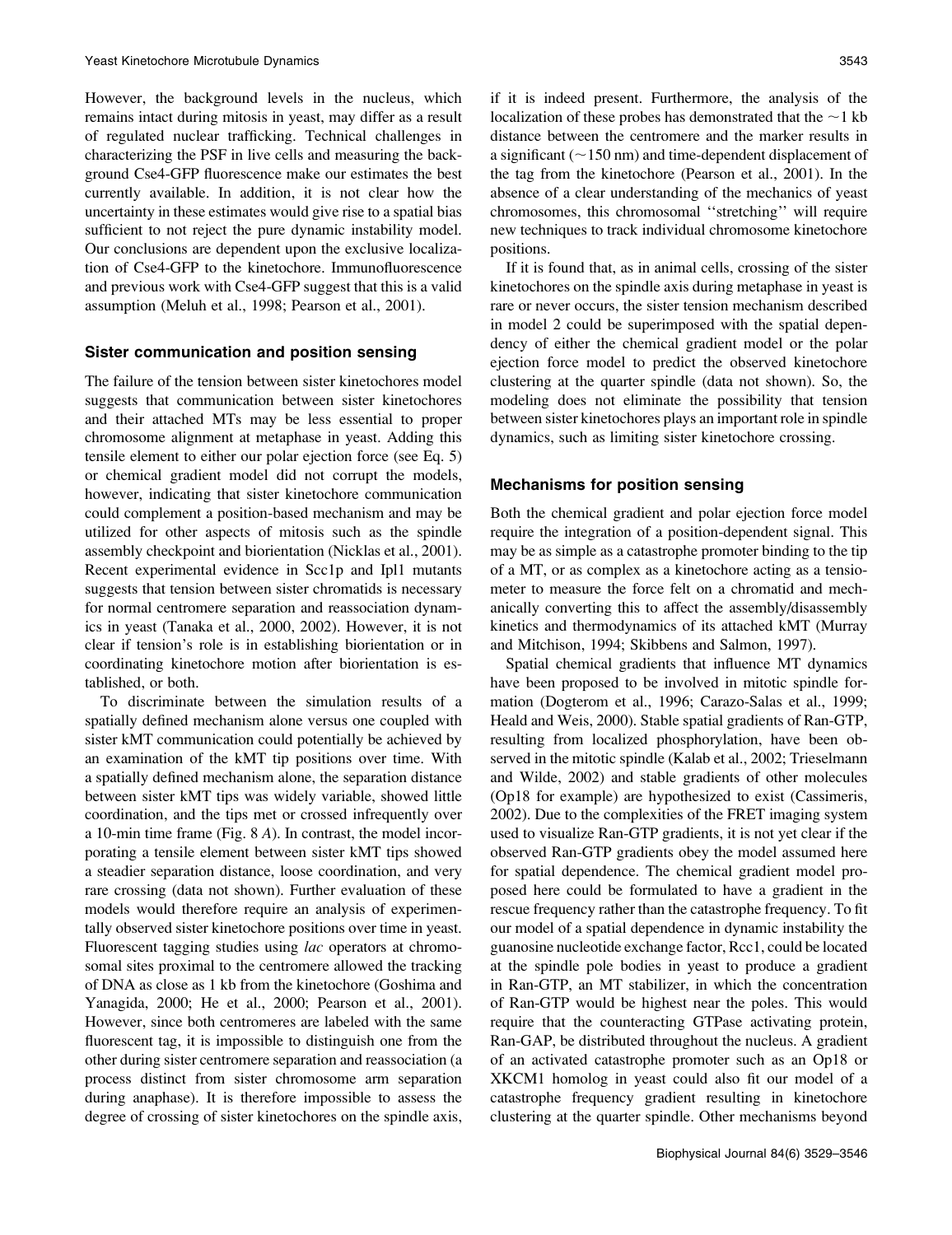the diffusion and localized reaction model presented here, such as signaling molecules localized on MTs or chromosomes, may also be capable of producing the spatial gradients in MT switching frequencies.

It is still unclear how the mechanism would perform in higher-order organisms with longer spindle lengths relative to sister kinetochore separation (Skibbens et al., 1993; Rieder and Salmon, 1994). For example, in newt lung cells, the separation distance between sister kinetochores is  $\sim$ 1–2  $\mu$ m, compared to the pole-to-pole spindle length of  $\sim$  50  $\mu$ m. Both kinetochores would therefore be similarly affected by any concentration gradient and uncoordinated motion would ensue. However, in yeast cells, the sister kinetochore separation distance of  $\sim$ 0.75  $\mu$ m is half of the spindle length, enough to straddle the spindle midzone and create differential effects on sister kMTs. A steeper gradient in the switching frequencies, produced by more complicated reaction kinetics, might be required in longer spindles to produce the same effect.

The existence of polar ejection forces in yeast has yet to be confirmed. Polar ejection forces in other organisms have been detected by using a laser to detach chromosome arms from the centromere, after which the detached arms appear to be ''pushed'' toward the spindle equator (Rieder et al., 1986; Salmon, 1989; Rieder and Salmon, 1994). In yeast, the small size of the spindle and the low level of mitotic chromosome compaction currently prevents this method of detection. The small number of MTs in the yeast spindle  $(\sim 40)$  has suggested that polar ejection forces may not be prominent if steric hindrance is the primary means by which these forces act. However, recent evidence suggesting that molecular motor interaction between chromosome arms and MTs may be the primary mechanism behind ejection forces in vertebrate cells (Antonio et al., 2000; Levesque and Compton, 2001) implies that the steric hindrance of MTs may not be essential. These motors localize to chromosome arms and are capable of binding to adjacent MTs and moving the chromosome arm along the MT toward the spindle equator.

The notion that position sensing is important for chromosome congression in the yeast spindle suggests a conservation of features with higher-level organisms, in which polar ejection forces are directly observed. Further understanding of the yeast spindle and its one-to-one correspondence between kMT and kinetochore should be valuable in deciphering the more complex arrangements of animal spindles. Recently, the spatial dependence of transition frequencies in cytoplasmic MT dynamics was observed in fibroblasts (Komarova et al., 2002). The evidence presented here is the first to support the existence of spatial dependence of kMT dynamic instability in the mitotic spindle of living cells.

### Model convolution

By explicitly including image formation in our model, we were able to directly compare simulation predictions to experimentally observed images. An analysis of the predicted kMT length distribution alone would not have allowed discrimination between the various models of kMT dynamics. In this case, model convolution was more effective than image deconvolution because of the blurred and noisy nature of the images; the 32 fluorescent kinetochore markers inside the 1500-nm diameter nucleus cannot be individually resolved using deconvolution (not shown). In general, model convolution offers two advantages over the deconvolution of experimental images: 1), certainty—model convolution predicts a single image, whereas deconvolution of experimental images may converge to a false reconstructed object or an image in which the actual fluorophore locations are still unresolved; and 2), speed—model convolution is executed only once, whereas deconvolution of experimental images is an iterative approach and therefore computationally slow. In general, the model-convolution approach should provide a valuable tool for comparing model predictions to experimental microscope images in cases where subresolution features are of interest.

The authors thank Mark Winey for helpful discussion concerning the yeast mitotic spindle, and Ben Moree for technical help with deconvolution.

This work was supported by a Whitaker Foundation Biomedical Engineering Research Grant, National Science Foundation grant BES 9984955, and National Institutes of Health grant GM 24364.

### **REFERENCES**

- Agard, D. A., Y. Hiraoka, P. Shaw, and J. W. Sedat. 1989. Fluorescence microscopy in three dimensions. Methods Cell Biol. 30:353–377.
- Antonio, C., I. Ferby, H. Wilhelm, M. Jones, E. Karsenti, A. R. Nebreda, and I. Vernos. 2000. Xkid, a chromokinesin required for chromosome alignment on the metaphase plate. Cell. 102:425–435.
- Brown, G. C., and B. N. Kholodenko. 1999. Spatial gradients of cellular phospho-proteins. FEBS Lett. 457:452–454.
- Carazo-Salas, R. E., G. Guarguaglini, O. J. Gruss, A. Segref, E. Karsenti, and I. W. Mattaj. 1999. Generation of GTP-bound Ran by RCC1 is required for chromatin-induced mitotic spindle formation. Nature. 400:178–181.
- Carminati, J. L., and T. Stearns. 1997. Microtubules orient the mitotic spindle in yeast through dynein-dependent interactions with the cell cortex. J. Cell Biol. 138:629–641.
- Cassimeris, L. 2002. The oncoprotein 18/stathmin family of microtubule destabilizers. Curr. Opin. Cell Biol. 14:18–24.
- Cassimeris, L., and E. D. Salmon. 1991. Kinetochore microtubules shorten by loss of subunits at the kinetochores of prometaphase chromosomes. J. Cell Sci. 98:151–158.
- Chen, Y., R. E. Baker, K. C. Keith, K. Harris, S. Stoler, and M. Fitzgerald-Hayes. 2000. The N terminus of the centromere H3-like protein Cse4p performs an essential function distinct from that of the histone fold domain. Mol. Cell. Biol. 20:7037–7048.
- Desai, A., P. S. Maddox, T. J. Mitchison, and E. D. Salmon. 1998. Anaphase A chromosome movement and poleward spindle microtubule flux occur at similar rates in Xenopus extract spindles. J. Cell Biol. 141:703–713.
- Dogterom, M., M. A. Felix, C. C. Guet, and S. Leibler. 1996. Influence of M-phase chromatin on the anisotropy of the microtubule asters. J. Cell Biol. 133:125–140.
- Fuge, H. 1989. Traction fibers in chromosome movement: the pros and cons. Biol. Cell. 66:209–213.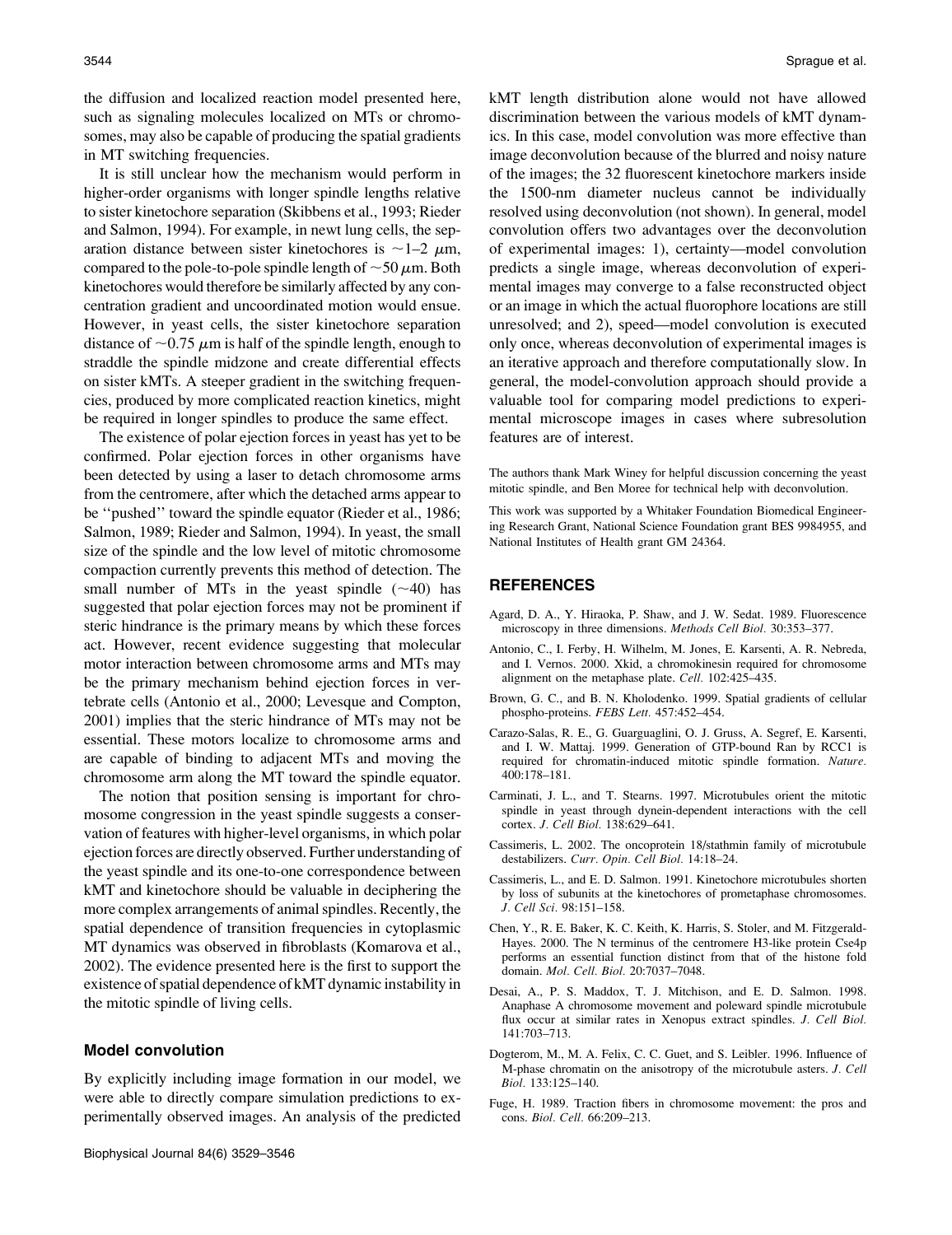- Funabiki, H., and A. W. Murray. 2000. The Xenopus chromokinesin Xkid is essential for metaphase chromosome alignment and must be degraded to allow anaphase chromosome movement. Cell. 102:411–424.
- Goshima, G., and M. Yanagida. 2000. Establishing biorientation occurs with precocious separation of the sister kinetochores, but not the arms, in the early spindle of budding yeast. Cell. 100:619–633.
- Hays, T. S., and E. D. Salmon. 1990. Poleward force at the kinetochore in metaphase depends on the number of kinetochore microtubules. J. Cell Biol. 110:391–404.
- He, X., S. Asthana, and P. K. Sorger. 2000. Transient sister chromatid separation and elastic deformation of chromosomes during mitosis in budding yeast. Cell. 101:763–775.
- Heald, R., and K. Weis. 2000. Spindles get the Ran around. Trends Cell Biol. 10:1–4.
- Hill, T. L. 1987. Linear Aggregation Theory in Cell Biology. Springer-Verlag, New York.
- Hiraoka, Y., J. W. Sedat, and D. A. Agard. 1990. Determination of threedimensional imaging properties of a light microscope system. Biophys. J. 57:325–333.
- Howell, B., D. J. Odde, and L. Cassimeris. 1997. Kinase and phosphatase inhibitors cause rapid alterations in microtubule dynamic instability in living cells. Cell Motil. Cytoskeleton. 38:201–214.
- Hunt, A. J., and J. R. McIntosh. 1998. The dynamic behavior of individual microtubules associated with chromosomes in vitro. Mol. Biol. Cell. 9:2857–2871.
- Jiang, Y.-H., M. G. Klein, and M. F. Schneider. 1999. Numerical simulation of  $Ca^{2+}$  "sparks" in skeletal muscle. Biophys. J. 77:2333-2357.
- Joglekar, A. P., and A. J. Hunt. 2002. A simple, mechanistic model for directional instability during mitotic chromosome movements. Biophys. J. 83:42–58.
- Kalab, P., K. Weis, and R. Heald. 2002. Visualization of a Ran-GTP gradient in interphase and mitotic Xenopus egg extracts. Science. 295:2452–2456.
- Kam, Z., B. Hanser, M. G. Gustafsson, D. A. Agard, and J. W. Sedat. 2001. Computational adaptive optics for live three-dimensional biological imaging. Proc. Natl. Acad. Sci. USA. 98:3790–3795.
- Kapoor, T. M., and D. A. Compton. 2002. Searching for the middle ground: mechanisms of chromosome alignment during mitosis. J. Cell Biol. 157:551–556.
- Kohlwein, S. D. 2000. The beauty of the yeast: live cell microscopy at the limits of optical resolution. Microsc. Res. Tech. 51:511–529.
- Komarova, Y. A., I. A. Vorobjev, and G. G. Borisy. 2002. Life cycle of MTs: persistent growth in the cell interior, asymmetric transition frequencies and effects of the cell boundary. J. Cell Sci. 115:3527–3539.
- Kosco, K. A., C. G. Pearson, P. S. Maddox, P. J. Wang, I. R. Adams, E. D. Salmon, K. Bloom, and T. C. Huffaker. 2001. Control of microtubule dynamics by Stu2p is essential for spindle orientation and metaphase chromosome alignment in yeast. Mol. Biol. Cell. 12:2870–2880.
- LaFountain, J. R., Jr., R. Oldenbourg, R. W. Cole, and C. L. Rieder. 2001. Microtubule flux mediates poleward motion of acentric chromosome fragments during meiosis in insect spermatocytes. Mol. Biol. Cell. 12: 4054–4065.
- Levesque, A. A., and D. A. Compton. 2001. The chromokinesin Kid is necessary for chromosome arm orientation and oscillation, but not congression, on mitotic spindles. J. Cell Biol. 154:739–748.
- Maddox, P. S., K. S. Bloom, and E. D. Salmon. 2000. The polarity and dynamics of microtubule and assembly in the budding yeast Saccharomyces cerevisiae. Nat. Cell Biol. 2:36–41.
- Meluh, P. B., P. Yang, L. Glowczewski, D. Koshland, and M. M. Smith. 1998. Cse4p is a component of the core centromere of Saccharomyces cerevisiae. Cell. 94:607–613.
- Mitchison, T. J. 1989. Chromosome alignment at mitotic metaphase: balanced forces or smart kinetochores? In Cell Movements, Vol. 2. D. F. Warner and J. R. McIntosh, editors. Alan R. Liss, New York. 421–430.
- Mitchison, T. J., and M. Kirschner. 1984. Dynamic instability of microtubule growth. Nature. 312:237–242.
- Mitchison, T. J., and E. D. Salmon. 1992. Poleward kinetochore fiber movement occurs during both metaphase and anaphase-A in newt lung cell mitosis. J. Cell Biol. 119:569–582.
- Murray, A. W., and T. J. Mitchison. 1994. Kinetochores pass the IQ test. Curr. Biol. 4:38–41.
- Nicklas, R. B. 1988. The forces that move chromosomes in mitosis. Annu. Rev. Biophys. Biophys. Chem. 17:431–449.
- Nicklas, R. B. 1989. The motor for poleward chromosome movement in anaphase is in or near the kinetochore. J. Cell Biol. 109:2245–2255.
- Nicklas, R. B., J. C. Waters, E. D. Salmon, and S. C. Ward. 2001. Checkpoint signals in grasshopper meiosis are sensitive to microtubule attachment, but tension is still essential. J. Cell Sci. 114:4173–4183.
- Odde, D. J., L. Cassimeris, and H. M. Buettner. 1995. Kinetics of microtubule catastrophe assessed by probabilistic analysis. Biophys. J. 69:796–802.
- Ostergen, G. 1951. The mechanism of co-orientation in bivalents and multivalents; the theory of orientation by pulling. Hereditas. 37:85–156.
- O'Toole, E. T., M. Winey, and J. R. McIntosh. 1999. High-voltage electron tomography of spindle pole bodies and early mitotic spindles in the yeast Saccharomyces cerevisiae. Mol. Biol. Cell. 10:2017–2031.
- Pearson, C. G., P. S. Maddox, E. D. Salmon, and K. Bloom. 2001. Budding yeast chromosome structure and dynamics during mitosis. J. Cell Biol. 152:1255–1266.
- Rieder, C. L. 1981. The structure of the cold-stable kinetochore fiber in metaphase PtK1 cells. Chromosoma. 84:145–158.
- Rieder, C. L., E. A. Davison, L. C. Jensen, L. Cassimeris, and E. D. Salmon. 1986. Oscillatory movements of monooriented chromosomes, and their position relative to the spindle pole, result from the ejection properties of the aster and half spindle. J. Cell Biol. 103:581–591.
- Rieder, C. L., and E. D. Salmon. 1994. Motile kinetochores and polar ejection forces dictate chromosome positions on the vertebrate mitotic spindle. J. Cell Biol. 124:223–233.
- Rieder, C. L., and E. D. Salmon. 1998. The vertebrate cell kinetochore and its role during mitosis. Trends Cell Biol. 8:310–318.
- Salmon, E. D. 1989. Metaphase chromosome congression and anaphase poleward movement. In Cell Movements, Vol. 2. D. F. Warner and J. R. McIntosh, editors. Alan R. Liss, New York. 431–440.
- Shaw, S. L., E. Yeh, K. Bloom, and E. D. Salmon. 1997. Imaging green fluorescent protein fusion proteins in Saccharomyces cerevisiae. Curr. Biol. 7:701–704.
- Skibbens, R. V., C. L. Rieder, and E. D. Salmon. 1995. Kinetochore motility after severing between sister centromeres using laser microsurgery; evidence that kinetochore directional instability and position is regulated by tension. J. Cell Sci. 108:2537–2548.
- Skibbens, R. V., and E. D. Salmon. 1997. Micromanipulation of chromosomes in mitotic vertebrate tissue cells: tension controls the state of kinetochore movement. Exp. Cell Res. 235:314–324.
- Skibbens, R. V., V. P. Skeen, and E. D. Salmon. 1993. Directional instability of kinetochore motility during chromosome congression and segregation in mitotic newt lung cells: a push-pull mechanism. J. Cell Biol. 122:859–875.
- Straight, A. F., W. F. Marshall, J. W. Sedat, and A. W. Murray. 1997. Mitosis in living budding yeast: anaphase A but no metaphase plate. Science. 277:574–578.
- Tanaka, T. U., J. Fuchs, J. Loidl, and K. Nasmyth. 2000. Cohesin ensures bipolar attachment of microtubules to sister centromeres and resists their precocious separation. Nat. Cell Biol. 2:492–499.
- Tanaka, T. U., N. Rachidi, C. Janke, G. Pereira, M. Galova, E. Schiebel, M. J. R. Stark, and K. Nasmyth. 2002. Evidence that the Ipl1-Sli15 (Aurora Kinase-INCENP) complex promotes chromosome bi-orientation by altering kinetochore-spindle pole connections. Cell. 108:317–329.